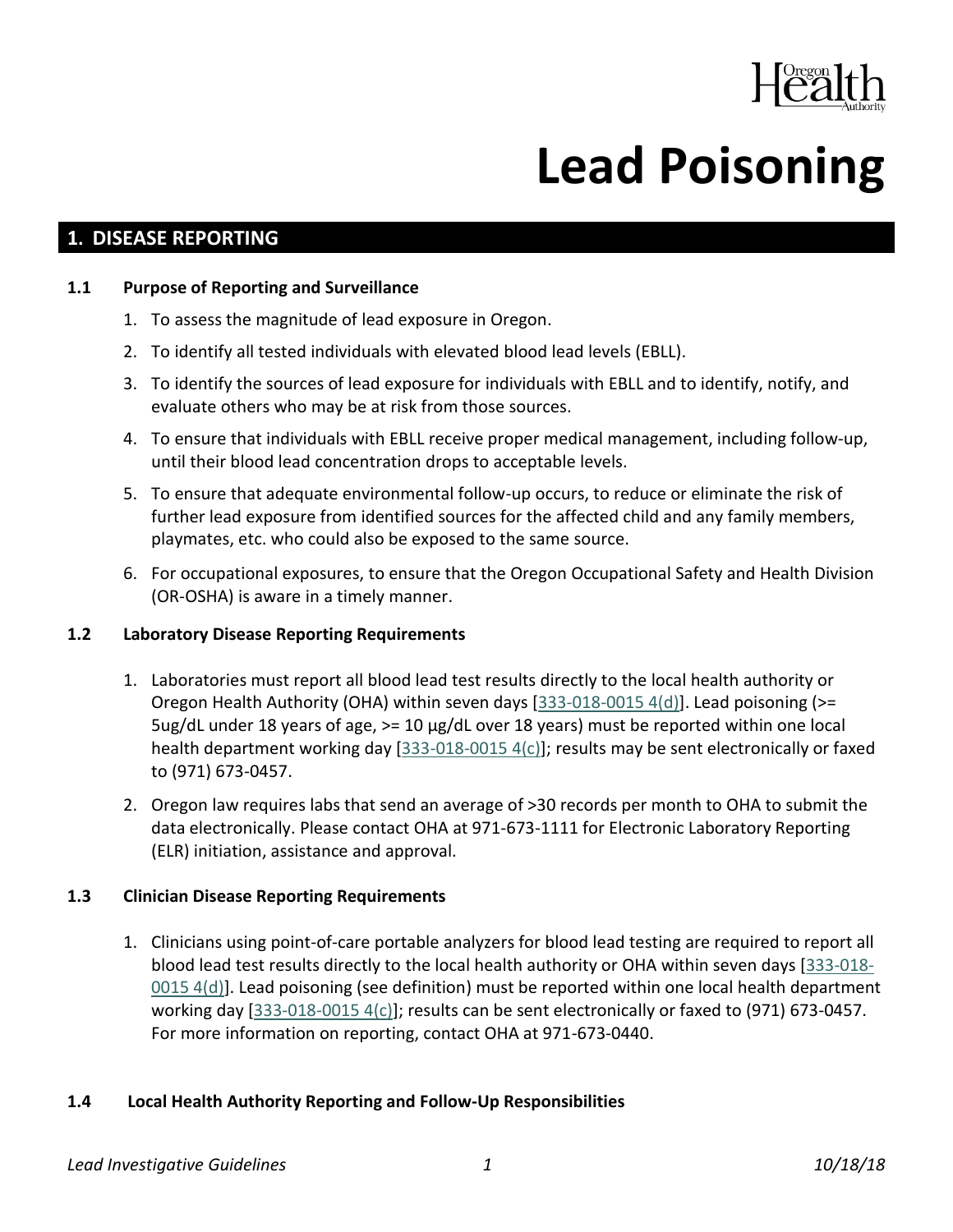- 1. OHA will refer childhood EBLL reports received directly from labs or clinicians to Local Public Health Authorities (LPHA) for follow-up. If the LPHA is notified directly of an EBLL test result, they should report the case to OHA via the Oregon Public Health Epidemiologists' User System (Orpheus).
- 2. Forms used for reporting and recording the results of follow-up investigations are available from the Lead Poisoning Prevention Program at (971) 673-0440 or at [www.healthoregon.org/lead.](http://public.health.oregon.gov/HealthyEnvironments/HealthyNeighborhoods/LeadPoisoning/CountyHealthDepartments/Pages/index.aspx) Except for initial reporting, different forms are used for children and adults; they are listed in **Tables 1**. Fax completed forms to the Lead Poisoning Prevention Program at (971) 673-0457, mail to 800 NE Oregon St., Suite 640, Portland, OR 97232, or upload directly to the case inside Orpheus.

## **Table 1. Lead Poisoning Forms for Children (< 18 years old)**

| <b>Form Title</b>                         | <b>Form Number</b> | <b>Usage</b>                       |
|-------------------------------------------|--------------------|------------------------------------|
| <b>Elevated Blood Lead Reporting Form</b> | Report             | All cases with BLL $\geq$ 5 µg/dL  |
|                                           | electronically via |                                    |
|                                           | Orpheus or Fax     |                                    |
| <b>Elevated Blood Lead Investigation</b>  | OCLPPP EIQ 01      | All confirmed EBLLs $\geq$ 5 µg/dL |
| Questionnaire                             |                    |                                    |

# **2. LEAD POISONING AND ITS EPIDEMIOLOGY**

## **2.1 Background**

Lead is a naturally occurring soft metal found in rocks and soil. Throughout history, it has been used for a variety of purposes (e.g. glazing pottery, soldering). Characteristic features of lead toxicity, including anemia, colic, and coma, were noted by Hippocrates in ancient times.<sup>1</sup> Lead serves no useful biologic purpose in the human body, and recent evidence demonstrates that multiple health effects can occur at lead levels once considered safe.<sup>2</sup> The insidious nature of lead poisoning means that the only way to know if an adult or child has an EBLL is to perform a blood test. Lead poisoning continues to be an important environmental and occupational health problem. For more information on sources of lead exposure, see Section 8.

# **2.2 Description of Illness**

## **A. Absorption and Distribution**

Ingestion and inhalation are the typical routes of lead exposure. The most common source of lead exposure for children is ingestion of lead-containing dust. The rate of lead uptake is affected by an individual's developmental stage, route of exposure, and nature of the lead compounds to which the individual is exposed. Nutritional status is also important; a healthy diet high in iron and calcium and low in fat may slow the rate of lead absorption.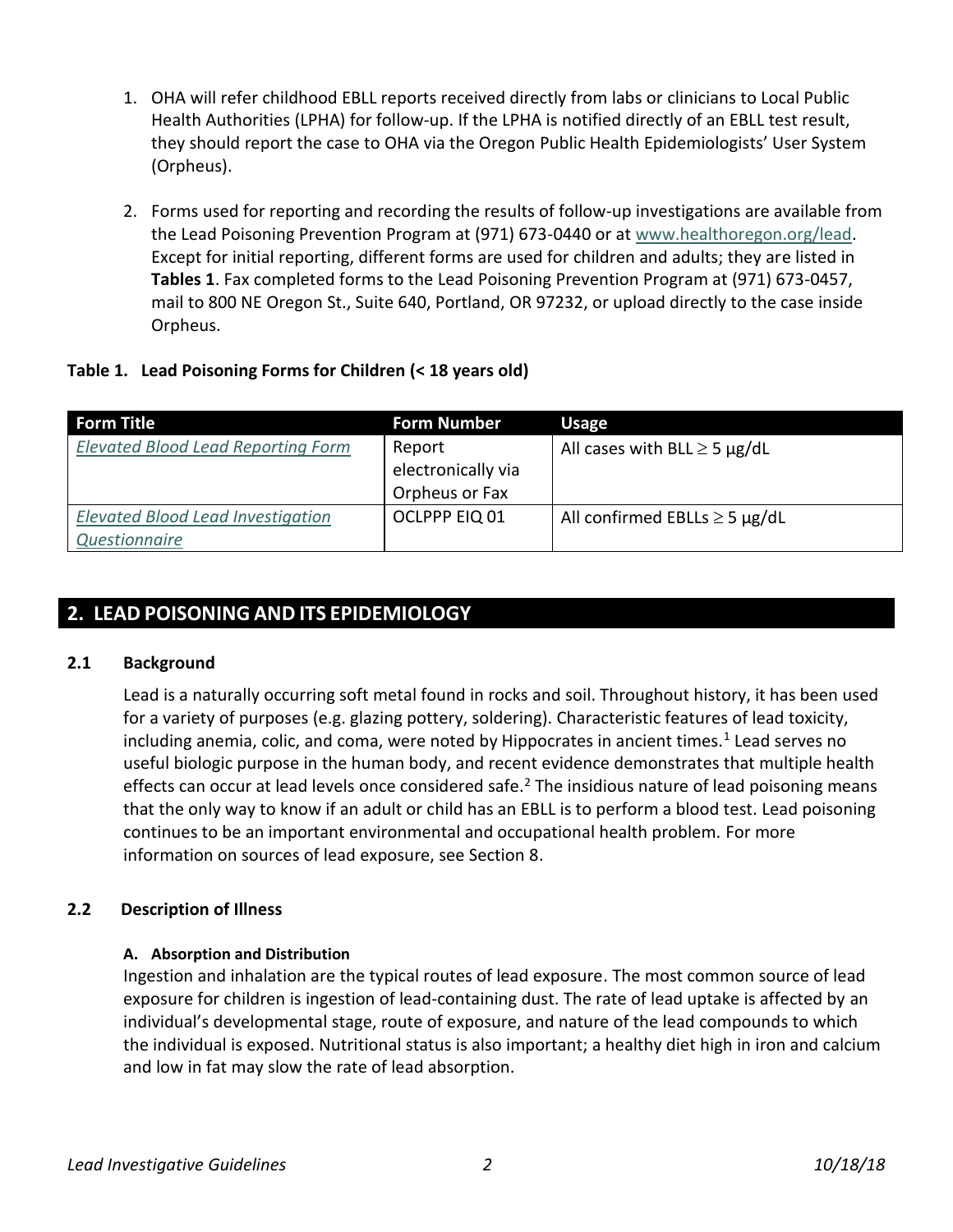Absorption depends on the form of the lead. Inhaled, airborne lead is almost totally absorbed, while ingested lead absorption rates may vary from 10% in adults to 50% in children and pregnant women. Lead is absorbed more efficiently from dust from sanded lead-based paint than from whole paint chips. The most dangerous exposure is to lead vapors (formed whenever lead is melted) or other respirable lead compounds. Absorbed lead is detectable in blood, soft tissue and bone. The half-life of lead varies from about a month in blood, 1-1.5 months in soft tissue, and about 25-30 years in bone. 3

For the purposes of these guidelines, persons with EBLLs are considered to have lead poisoning. Lead poisoning can affect both children and adults, although the effects may vary markedly with age. It is convenient, albeit somewhat artificial, to divide lead poisoning into an acute disease that relates to current BLLs, and a chronic disease that relates to the cumulative effects of body lead burden. In both cases, the most prominent signs and symptoms are neurological. Bear in mind that persons with very high BLLs ( $\geq$ 70 μg/dL in children,  $\geq$ 100 in adults) should be treated as medical emergencies, regardless of overt symptoms. Ingestion of a metallic object that may contain lead can result in an EBLL within hours. Ingestion of any object that may contain lead should be treated as a medical emergency and treatment should include a blood lead test and abdominal x-ray.

## **B. Acute Disease**

Acute exposure to lead generally means exposure for a short time, but at high levels. Blood lead levels increase quickly after an acute exposure. The most common symptom of acute lead poisoning is colicky abdominal pain evolving over days to weeks. Constipation, diarrhea, and nonspecific complaints of irritability, fatigue, weakness and muscle pain may also occur. These symptoms are seldom caused by BLLs less than 50 μg/dL. In more severe cases, warning signs of acute, serious brain swelling include vomiting, irritability, restlessness, tremors, and progressive drowsiness. These symptoms may herald the onset of seizures, coma, and possibly death. The BLLs associated with encephalopathy in children vary from study to study, but BLLs of 70-80 μg/dL or greater appear to indicate a serious risk. 3

## **C. Chronic Effects**

Chronic lead exposure generally means exposure to lead over a long period. Recent studies suggest that lead absorption is harmful at any concentration and that no safe level of lead exposure exists.<sup>2,4</sup> Relatively low blood lead levels rarely cause overt signs and symptoms, but such exposure can cause permanent damage—especially in young children—including decreased IQ, developmental delays and behavioral disturbances. In adults, late effects of chronic lead toxicity include chronic renal failure, hypertension, gout, and chronic encephalopathy.<sup>5</sup>

# **3. TESTING METHODS AND CASE DEFINITIONS**

# **3.1 Testing Methods**

Blood lead testing is the only acceptable laboratory test for screening and confirming lead poisoning. Venipuncture is preferred for specimen collection, but capillary testing is acceptable if care is taken to properly clean and prepare the finger. Capillary samples are easier to contaminate because of the possibility of lead containing dust and dirt on the hand or under the fingernails. All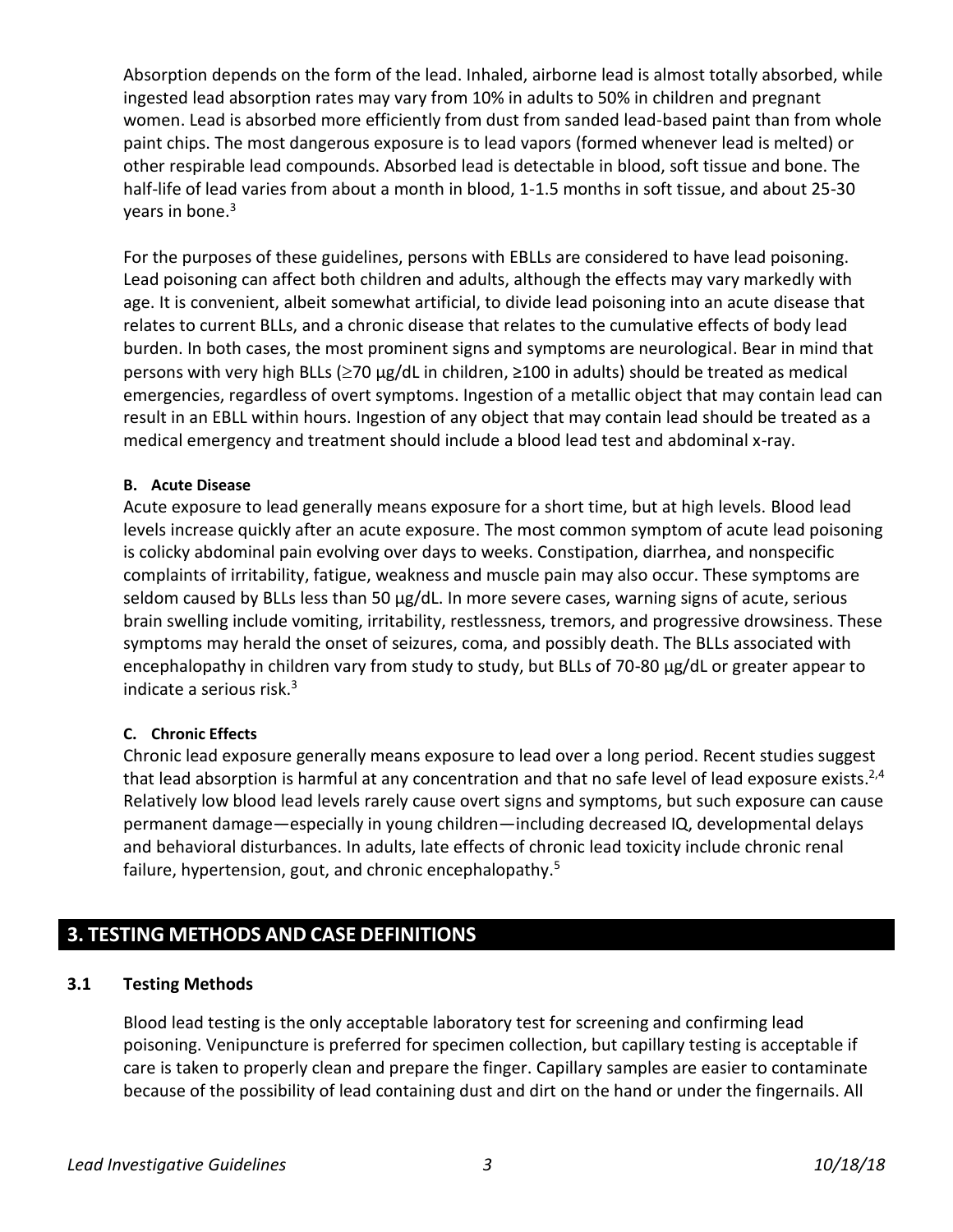capillary BLLs of  $\geq$  5 µg/dL (children or pregnant women) or higher must be followed with a confirmatory venous test.

Several tests have been found to be insensitive and/or imprecise as screening tests for lead and are not recommended. These include: erythrocyte protoporphyrin (EP) measured as either free erythrocyte protoporphyrin (FEP) or zinc protoporphyrin (ZPP); basophilic stippling; urine testing; and assays of hair or fingernail lead levels.

## **3.2 Case Definitions**

In 1991, CDC defined BLLs of  $\geq$  10 µg/dL as the "level of concern" for children aged 1-5 years. Based on a growing body of studies of adverse health effects with BLLs less than 10 μg/dL, CDC changed the term "level of concern" to "reference value", to reinforce that there is not a recognized safe level of lead exposure. On May 13, 2012, CDC adopted the reference value of  $\geq$  5 µg/dL. OHA adopted the reference value of  $\geq$  5 µg/dL in 2016.

LPHAs are expected to conduct case management activities for children and pregnant and lactating women according to the public health action levels listed in Table 2. LPHAs may request technical assistance from OHA in conducting case management activities as needed. OHA will provide and/or arrange periodic training to LPHA staff on case management procedures. The goal is to ensure that all children and pregnant and lactating women with a lead poisoning case receive the appropriate care.

## **Table 2. Lead Poisoning Case Definitions**

| <b>Population</b>             | <b>Surveillance</b> | <b>Reference Value/Case Definition</b> |
|-------------------------------|---------------------|----------------------------------------|
| Children (< 18 years old)     | <b>All BLLs</b>     | $\geq$ 5 µg/dL                         |
| Pregnant and Lactating Women  | $\geq$ 5 µg/dL      | $\geq$ 5 µg/dL                         |
| Adults ( $\geq$ 18 years old) | $\geq$ 5 µg/dL      | $\geq$ 10 µg/dL*                       |

\*LPHAs are not expected to conduct case management activities for adults (with the exception of pregnant and lactating women). OHA conducts investigations for adult cases and will alert LPHAs only when there is concern for the health of other household members.

# **4. SCREENING SCHEDULES AND MEDICAL MANAGEMENT**

## **4.1 Overview**

The goal of lead screening is to identify individuals who have been exposed to lead, provide appropriate interventions and reduce the risk of future exposure. If an EBLL is detected, the nature of care and the frequency of follow-up testing vary with the patient's age and BLL. Whatever the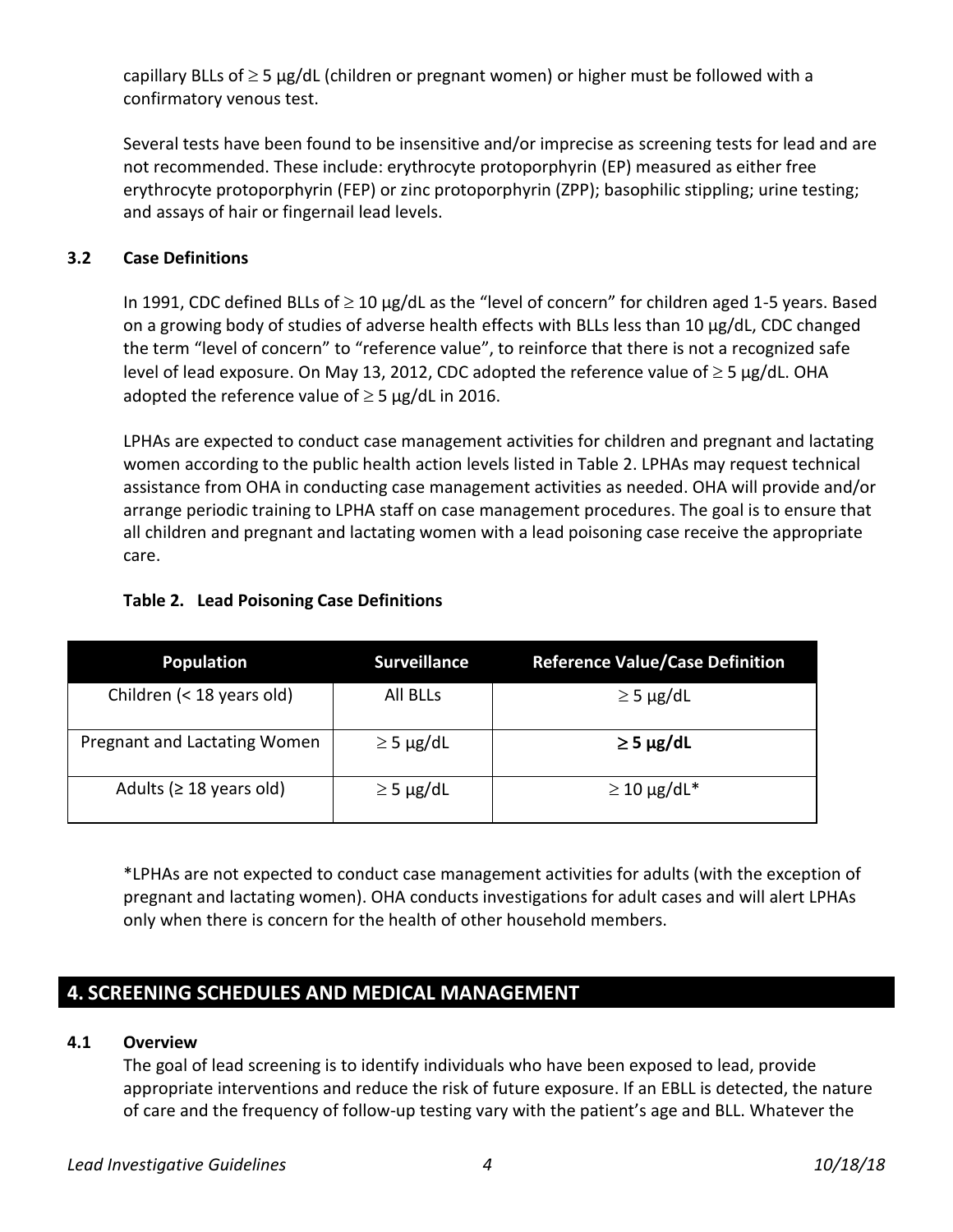age, individuals with EBLLs (or their caregiver) should be educated about what lead poisoning is and what they can do about it. **The single most important factor in managing lead poisoning is identifying and reducing exposure to lead.** A variety of culturally-appropriate educational pamphlets are available; they should be sent to the family or individual identified as having an EBLL.

## **4.2 Anticipatory Guidance**

Anticipatory guidance regarding lead hazard identification and risk reduction measures should be a routine part of an ongoing educational approach for pregnant women, children and their families. Medical providers should provide source identification and risk reduction educational materials. There is no safe level of lead and the majority of children and adults in the U.S. have blood lead levels less than 2 μg/dL.<sup>6</sup> Individuals should reduce lead exposure and maintain the lowest possible blood lead level.

Lead exposure during pregnancy is especially problematic as lead can cross the placenta and interfere with normal development of the fetal brain. Pregnant women can be exposed to lead through all of the sources described previously. Pregnant women or women likely to become pregnant should try to avoid exposure and maintain lead levels below 5 μg/dL and as low as possible. Anticipatory guidance should focus on decreasing the risk of exposure to lead by advising against activities such as remodeling or repainting the baby's room or restoring old furniture. For women exposed occupationally, discuss personal protective equipment and consider contacting the employer to encourage reducing exposure. OHA can assist with occupational exposures.

# **4.3 Screening Protocols for Children**

All children should be assessed for risk of lead poisoning by administration of the Oregon Lead Risk Assessment Questionnaire (see below). This questionnaire should be administered at 1 and 2 years of age, or between 3 and 5 years of age if not previously screened. If the answer to any question is "Yes" or "Don't know," a blood lead test should be performed. Follow-up questions may be needed to clarify responses. Children who are enrolled i[n Medicaid](https://www.medicaid.gov/federal-policy-guidance/downloads/cib113016.pdf) are required to be tested (not screened) at 12 and 24 months.

- ❖ Has your child lived in or regularly visited a home, childcare or other building built before 1950?
- ❖ Has your child lived in or regularly visited a home, childcare or other building built before 1978 with recent or ongoing painting, repair and/or remodeling?
- ❖ Is your child enrolled in or attending a Head Start program?
- ❖ Does your child have a brother, sister, other relative, housemate or playmate with lead poisoning?
- ❖ Does your child spend time with anyone that has a job or hobby that may involve lead? *Examples: painting, remodeling, auto radiators, batteries, commercial recycling, auto repair, soldering, making sinkers, bullets, stained glass, pottery, going to shooting ranges, hunting or fishing.*
- $\clubsuit$  Do you have pottery or ceramics made in other countries, or leaded crystal or pewter that are used for cooking, storing or serving food or drink?
- ❖ Has your child ever taken any traditional home remedies or used imported cosmetics? *Examples: Azarcon, Alarcon, Greta, Rueda, Pay-loo-ah, Surma, or Kohl*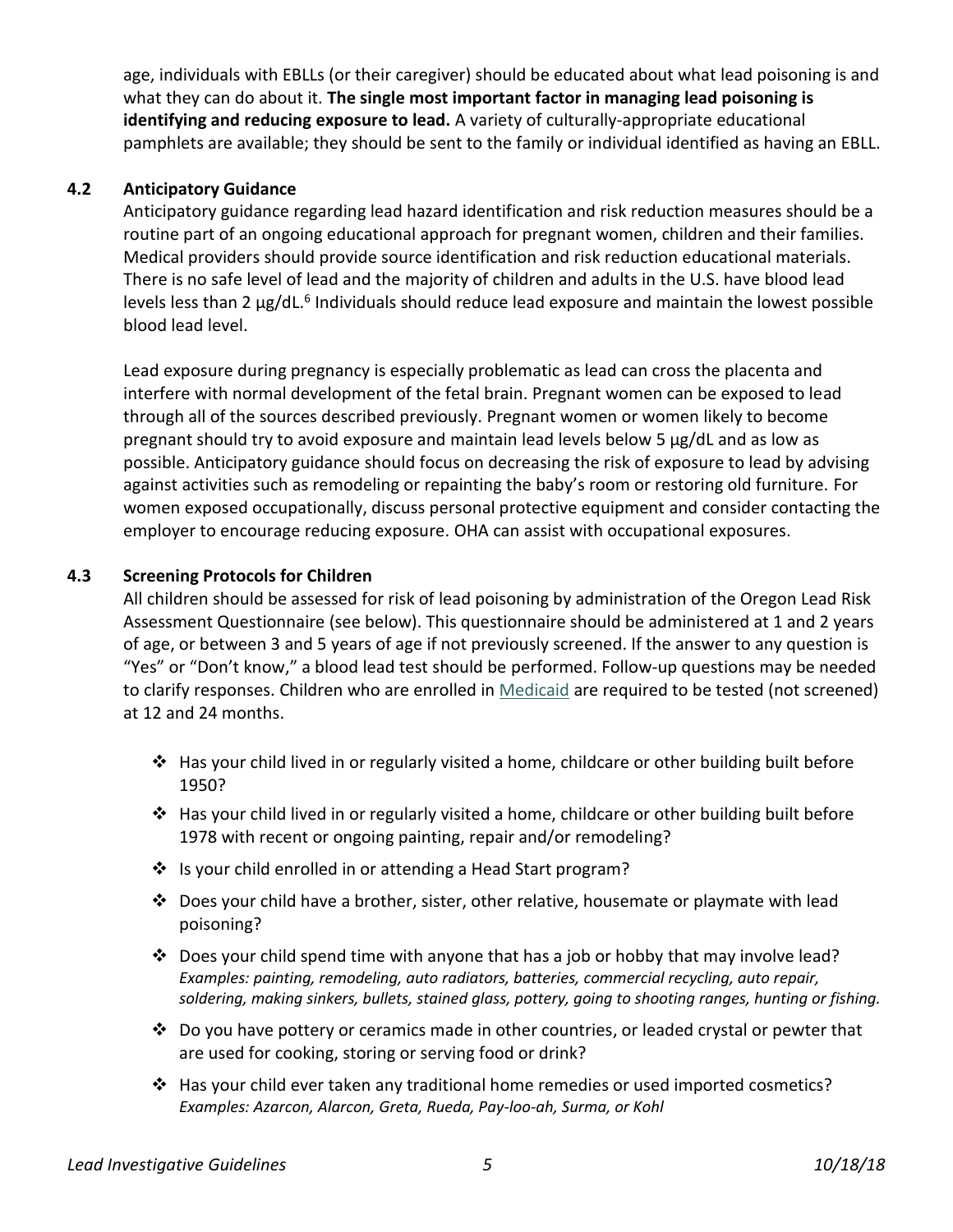- ❖ Has your child been adopted from, lived in or visited another country?
- ❖ Do you have concerns about your child's development or behavior?
- ❖ Do you live near an automotive repair shop, recycling center, factory or manufacturing plant (for batteries, plumbing fixtures, ammunition, glass, paint and pigments), firing range, bridge or highway construction, or other industry likely to release lead? *For more examples, see Table 5, Section 8.*

## **4.4 Screening Protocols for Pregnant and Lactating Women**

The purpose of screening pregnant women is to identify women exposed to lead who can benefit from the knowledge of their lead exposure and prevent additional exposure or adverse effects to themselves or their fetuses. Identifying maternal lead exposure prior to conception or early in the pregnancy offers the most benefit to the fetus. The following questionnaire should be administrated at the earliest contact with the patient. If the answer to any question is "Yes" or "Don't know," a blood lead test should be performed. Follow-up questions may be needed to clarify responses.

- ❖ Do you live in a house or apartment building built before 1978 with recent or ongoing remodeling, repairs or painting?
- ❖ Do you or anyone in your household have a job or hobby that may involve lead? *Examples: painting, remodeling, auto radiators, batteries, commercial recycling, auto repair, soldering, making sinkers, bullets, stained glass, pottery, going to shooting ranges, hunting or fishing.*
- ❖ Have you recently eaten or chewed crushed pottery, soil, paint chips, clay, or other things that are not food?
- ❖ Do you have pottery or ceramics made in other countries, or leaded crystal or pewter that are used for cooking, storing or serving food or drink?
- ❖ Have you recently taken any traditional home remedies or used imported cosmetics? *Examples: Azarcon, Alarcon, Greta, Rueda, Pay-loo-ah, Surma, or Kohl*
- ❖ Have you recently lived in or visited another country?
- ❖ Do you live near an automotive repair shop, recycling center, factory or manufacturing plant (for batteries, plumbing fixtures, ammunition, glass, paint and pigments), firing range, bridge or highway construction, or other industry likely to release lead? *For more examples, see Table 5, Section 8.*

## **4.5 Diagnostic Blood Lead Testing**

Blood lead testing should also be considered as part of a diagnostic work-up of any individual regardless of age with the following symptoms:

❖ **Behavioral problems (applies to children):** aggression, hyperactivity, attention deficit, school problems, learning disabilities, excessive mouthing or pica behavior and other behavior disorders.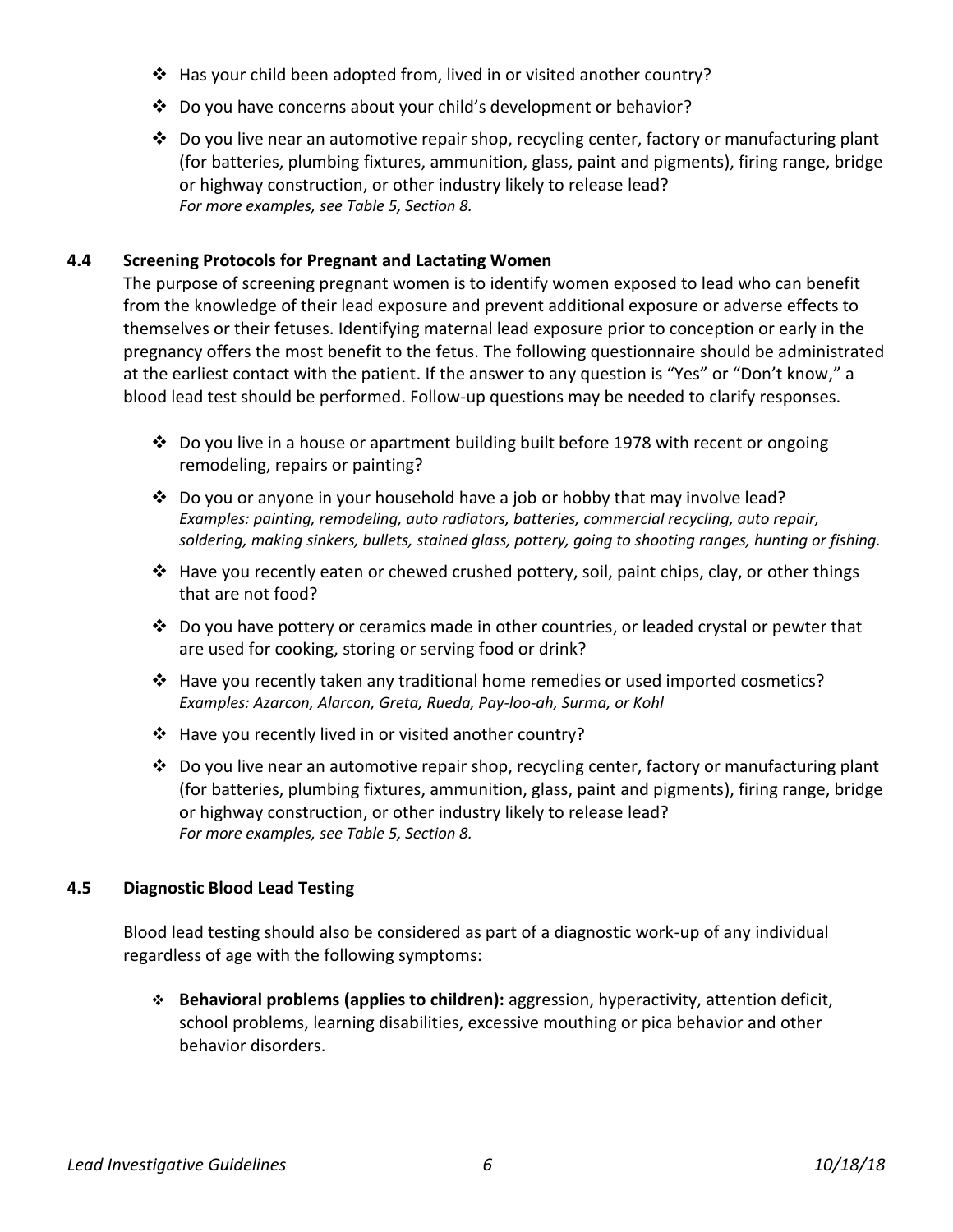- ❖ **Developmental problems (applies to children)**: growth, speech and language delays and/or hearing loss.
- ❖ **Symptoms or signs consistent with lead poisoning:** irritability, headaches, vomiting, seizures or other neurological symptoms, anemia, loss of appetite, abdominal pain/cramping or constipation.
- ❖ **Ingestion of foreign body.**

# **4.6 Follow-up for Elevated Blood Lead Results**

# **A. Childhood Cases**

Any capillary BLL test result at or above 5 μg/dL must be confirmed with a venous sample. The higher the BLL on the capillary test, the more urgent the need for venous confirmatory testing. **Exception to confirmatory testing schedule:** If recent known exposure (e.g. foreign body ingestion, recent remodeling), confirm as soon as possible for all blood lead levels.

**Table 3** is to be used as guidance. Case managers and clinicians should consider individual patient characteristics and caregiver capabilities and adjust the frequency of follow-up tests accordingly.

| <b>BLL</b>   | <b>Confirmation</b>                               | <b>Follow-Up</b> | <b>Case Management</b>                                                                                                                                                                                                                                                                                                                                                                                                                                                                                                                                                                                                                                                                                                                                         |
|--------------|---------------------------------------------------|------------------|----------------------------------------------------------------------------------------------------------------------------------------------------------------------------------------------------------------------------------------------------------------------------------------------------------------------------------------------------------------------------------------------------------------------------------------------------------------------------------------------------------------------------------------------------------------------------------------------------------------------------------------------------------------------------------------------------------------------------------------------------------------|
| $(\mu g/dL)$ | <b>Testing</b>                                    | <b>Testing</b>   | for BLLs in Children                                                                                                                                                                                                                                                                                                                                                                                                                                                                                                                                                                                                                                                                                                                                           |
|              | (venous)                                          | (venous)         |                                                                                                                                                                                                                                                                                                                                                                                                                                                                                                                                                                                                                                                                                                                                                                |
| $5-9$        | As soon as<br>possible, or<br>within 7-14<br>days | 3 months         | <b>Clinician case management:</b><br>• Perform confirmatory testing. Confirm recent known exposure as soon<br>as possible.<br>Provide risk reduction education<br>$\bullet$<br>Provide nutritional education and refer to WIC as needed. If WIC<br>$\bullet$<br>enrolled, notify local WIC program of EBLL for nutritional assessment.<br>Ensure follow-up testing by established timeframe.<br>$\bullet$<br>Include history of EBLL in problem list of child's permanent medical<br>record.<br>See CDC guidelines for more medical management recommendations.<br>$\bullet$                                                                                                                                                                                   |
|              |                                                   |                  | LPHA case management:<br>Contact caregiver regarding child's BLL.<br>٠<br>Ensure case is confirmed with venous test <b>before</b> investigating, either<br>with physician or parent.<br>Complete Elevated Blood Lead Investigation Questionnaire over phone<br>$\bullet$<br>to explore possible exposure sources.<br>Complete on-site investigation to identify lead hazards. Follow<br>$\bullet$<br>procedures outlined in Section 7, Environmental Investigation<br>Procedures. If on-site investigation is not practical or feasible (as<br>determined on a case-by-case basis), a phone interview using the<br>Elevated Blood Lead Investigation Questionnaire may be acceptable.<br>Refer to housing remediation services if applicable and/or available. |

# **Table 3. Follow-up Schedule for Blood Lead Results in Children**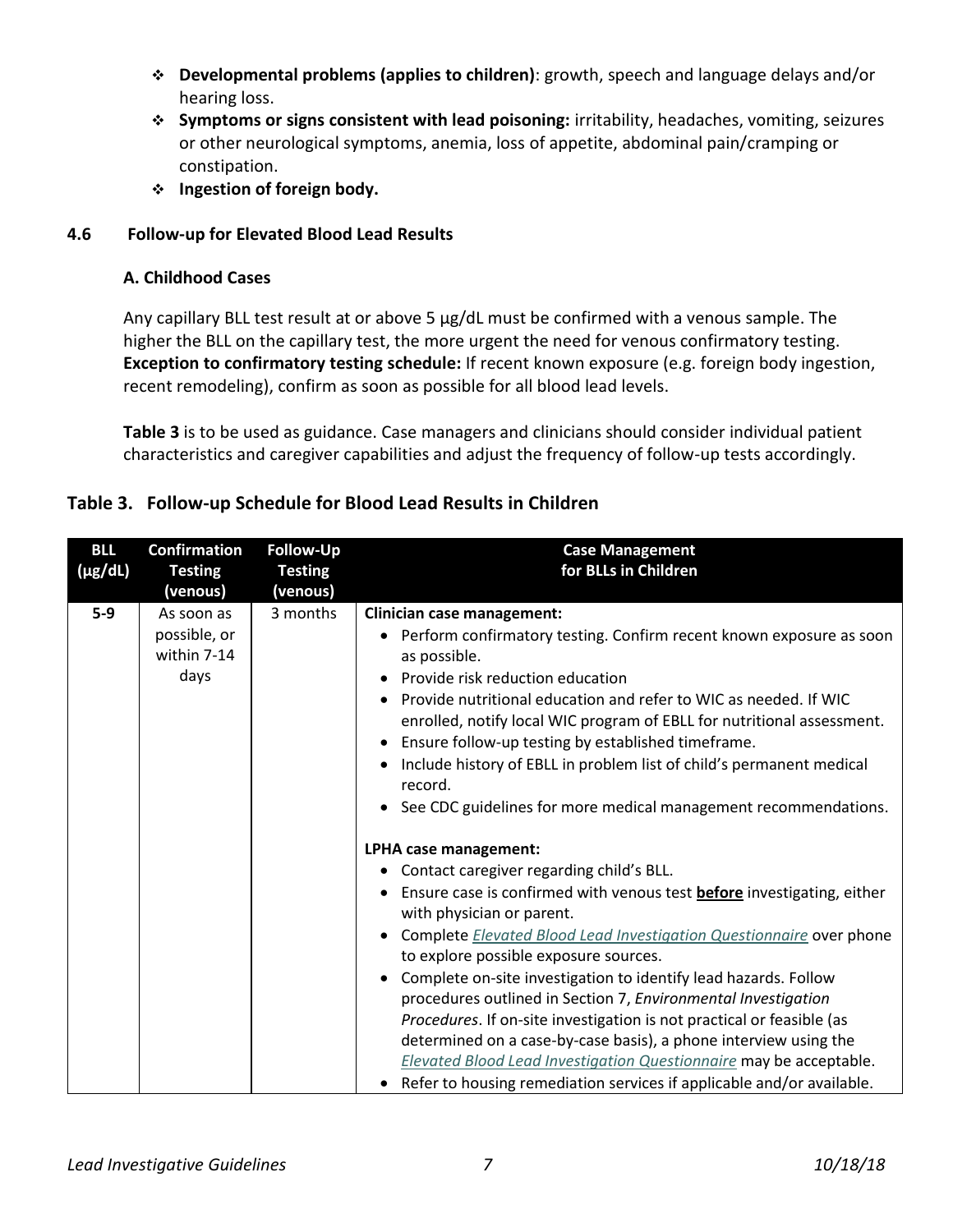| <b>BLL</b>   | <b>Confirmation</b> | <b>Follow-Up</b> | <b>Case Management</b>                                                               |
|--------------|---------------------|------------------|--------------------------------------------------------------------------------------|
| $(\mu g/dL)$ | <b>Testing</b>      | <b>Testing</b>   | for BLLs in Children                                                                 |
|              | (venous)            | (venous)         |                                                                                      |
|              |                     |                  | • Send environmental sampling results (and those performed by OHA)                   |
|              |                     |                  | and follow-up recommendations in letter to family                                    |
|              |                     |                  | Send copy of questionnaire to and follow-up letter to clinician.<br>$\bullet$        |
|              |                     |                  | Refer family to WIC, social services, public assistance, early<br>$\bullet$          |
|              |                     |                  | intervention or housing remediation services if applicable and/or                    |
|              |                     |                  | available.                                                                           |
|              |                     |                  | • Ensure follow-up testing by established timeframe.                                 |
| 10-19        | As soon as          | 3 months         | Clinician case management: ALL OF THE ABOVE.                                         |
|              | possible, or        |                  |                                                                                      |
|              | within 7 days       |                  | LPHA case management: ALL OF THE ABOVE.                                              |
| $20 - 44$    | As soon as          | 1 month          | Clinician case management: ALL OF THE ABOVE, PLUS:                                   |
|              | possible, or        |                  | Children with BLLs $>$ 20 $\mu$ g/dL should have a medical examination.<br>$\bullet$ |
|              | within 7 days       |                  | Conduct neurodevelopmental monitoring.                                               |
|              |                     |                  | LPHA case management: ALL OF THE ABOVE.                                              |
| 45-59        | As soon as          | Chelation*       | Clinician case management: ALL OF THE ABOVE, PLUS:                                   |
|              | possible, or        | with             | Chelation therapy. Follow-up testing schedule determined by medical                  |
|              | within 2 days       | subsequent       | provider.                                                                            |
|              |                     | follow-up.       |                                                                                      |
|              |                     |                  | LPHA case management: ALL OF THE ABOVE.                                              |
| 60-69        | As soon as          | Chelation*       | Clinician case management: ALL OF THE ABOVE, PLUS:                                   |
|              | possible, or        | with             | Chelation therapy. Follow-up testing schedule determined by medical                  |
|              | within 1 day        | subsequent       | provider.                                                                            |
|              |                     | follow-up        |                                                                                      |
|              |                     |                  | LPHA case management: ALL OF THE ABOVE.                                              |
| $\geq 70$    | Immediately         | Chelation*       | Clinician case management: ALL OF THE ABOVE, PLUS:                                   |
|              | as an               | with             | Hospitalize child for chelation therapy immediately. Follow-up testing               |
|              | emergency           | subsequent       | schedule determined by medical provider. The child should not be                     |
|              | lab test            | follow-up        | permitted to return to any environment that would expose him/her to                  |
|              |                     |                  | lead.                                                                                |
|              |                     |                  |                                                                                      |
|              |                     |                  | LPHA case management: ALL OF THE ABOVE.                                              |

\*While chelation therapy is considered a mainstay in the medical management of children with BLLs  $\geq$  45 µg/dL, it should be used with caution. Unless the clinician is intimately familiar with treatment protocols, he/she should consult with an expert such as one of the following prior to using chelation agents: 7,8

- Medical toxicologist
- Clinician experienced in treating children with elevated BLLs
- [Northwest Pediatric Environmental Specialty Health Unit \(PESHU\)](http://depts.washington.edu/pehsu/)
- Center with expertise in the management of lead chemotherapy. Clinicians may contact the [Oregon Poison Center](http://www.oregonpoison.org/) or the CDC Childhood [Lead Poisoning Prevention Program](http://www.cdc.gov/nceh/lead/about/program.htm) (404-498- 1420) for the names of accessible experts.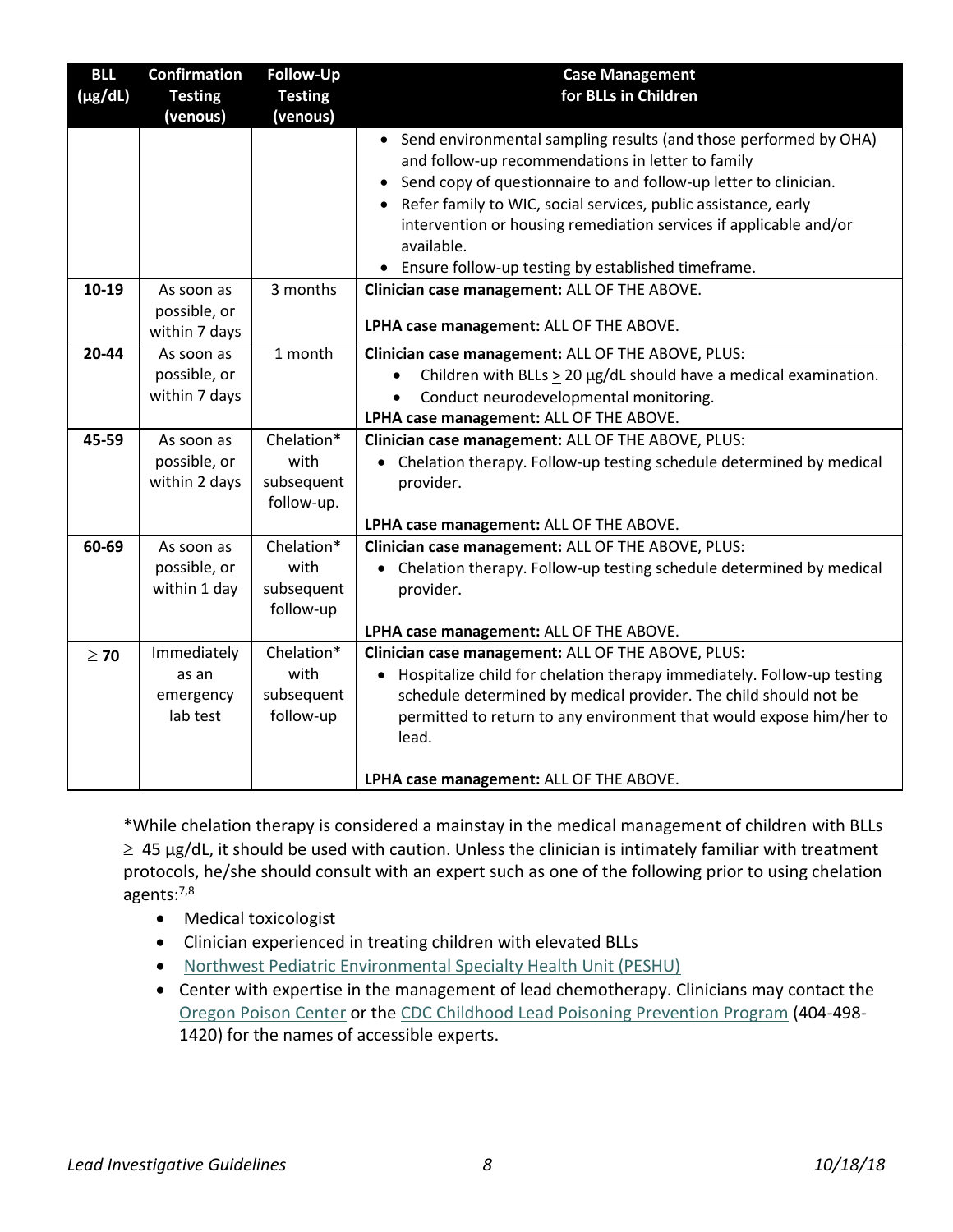# **C. Pregnant and Lactating Women**

Any capillary BLL test result  $\geq$  5 µg/dL must be confirmed with a venous sample. The higher the BLL on the capillary test, the more urgent the need for venous confirmatory testing. **Exception to confirmatory testing schedule:** If recent known exposure (e.g. foreign body ingestion, recent remodeling), confirm as soon as possible for all blood lead levels.

**Table 4** is to be used as guidance. Case managers and clinicians should consider individual patient characteristics and caregiver capabilities and adjust the frequency of follow-up tests accordingly. See CDC's *[Guidelines for the Identification and Management of Lead Exposure in Pregnant and](http://www.cdc.gov/nceh/lead/publications/leadandpregnancy2010.pdf)  [Lactating Women](http://www.cdc.gov/nceh/lead/publications/leadandpregnancy2010.pdf)* for more recommendations.

# **Table 4: Follow-up Schedule for Elevated Blood Lead Results in Pregnant and Lactating Women**

| <b>BLL</b>   | <b>Confirmation</b> | Follow-Up      | <b>Case Management</b>                                                                                                                        |
|--------------|---------------------|----------------|-----------------------------------------------------------------------------------------------------------------------------------------------|
| $(\mu g/dL)$ | <b>Testing</b>      | <b>Testing</b> | for BLLs in Pregnant and Lactating Women                                                                                                      |
|              | (venous)            | (venous)       |                                                                                                                                               |
| $5-9$        | As soon as          | 1 month        | <b>Clinician case management:</b>                                                                                                             |
|              | possible, or        |                | • Perform confirmatory testing. Confirm recent known exposure as                                                                              |
|              | within 7-14         |                | soon as possible.                                                                                                                             |
|              | days                |                | Obtain a maternal BLL prior to delivery, or cord BLL at delivery.<br>$\bullet$<br>More frequent testing may be indicated based on risk factor |
|              |                     |                | history.                                                                                                                                      |
|              |                     |                | • Provide risk reduction education and counsel on avoiding further<br>exposure, including pica behavior.                                      |
|              |                     |                | Provide nutritional education and refer to WIC as needed. If WIC<br>enrolled, notify local WIC program of EBLL for nutritional                |
|              |                     |                | assessment.                                                                                                                                   |
|              |                     |                | Ensure follow-up testing by established timeframe.                                                                                            |
|              |                     |                | • Assess nutritional adequacy and counsel on eating a balanced diet                                                                           |
|              |                     |                | with adequate iron and calcium intake, through either diet or                                                                                 |
|              |                     |                | supplementation or a combination of both.                                                                                                     |
|              |                     |                | LPHA case management:                                                                                                                         |
|              |                     |                | Contact patient confirming BLL.                                                                                                               |
|              |                     |                | • Complete Elevated Blood Lead Investigation Questionnaire over                                                                               |
|              |                     |                | phone to explore possible exposure sources.                                                                                                   |
|              |                     |                | Complete on-site investigation to identify lead hazards. Follow<br>procedures outlined in Section 7, Environmental Investigation              |
|              |                     |                | Procedures. If on-site investigation is not practical or feasible (as                                                                         |
|              |                     |                | determined on a case-by-case basis), a phone interview using the                                                                              |
|              |                     |                | Elevated Blood Lead Investigation Questionnaire may be                                                                                        |
|              |                     |                | acceptable.                                                                                                                                   |
|              |                     |                | Send environmental sampling results (and those performed by                                                                                   |
|              |                     |                | OHA) and follow-up recommendations in letter to family                                                                                        |
|              |                     |                | • Send copy of questionnaire to and follow-up letter to clinician.                                                                            |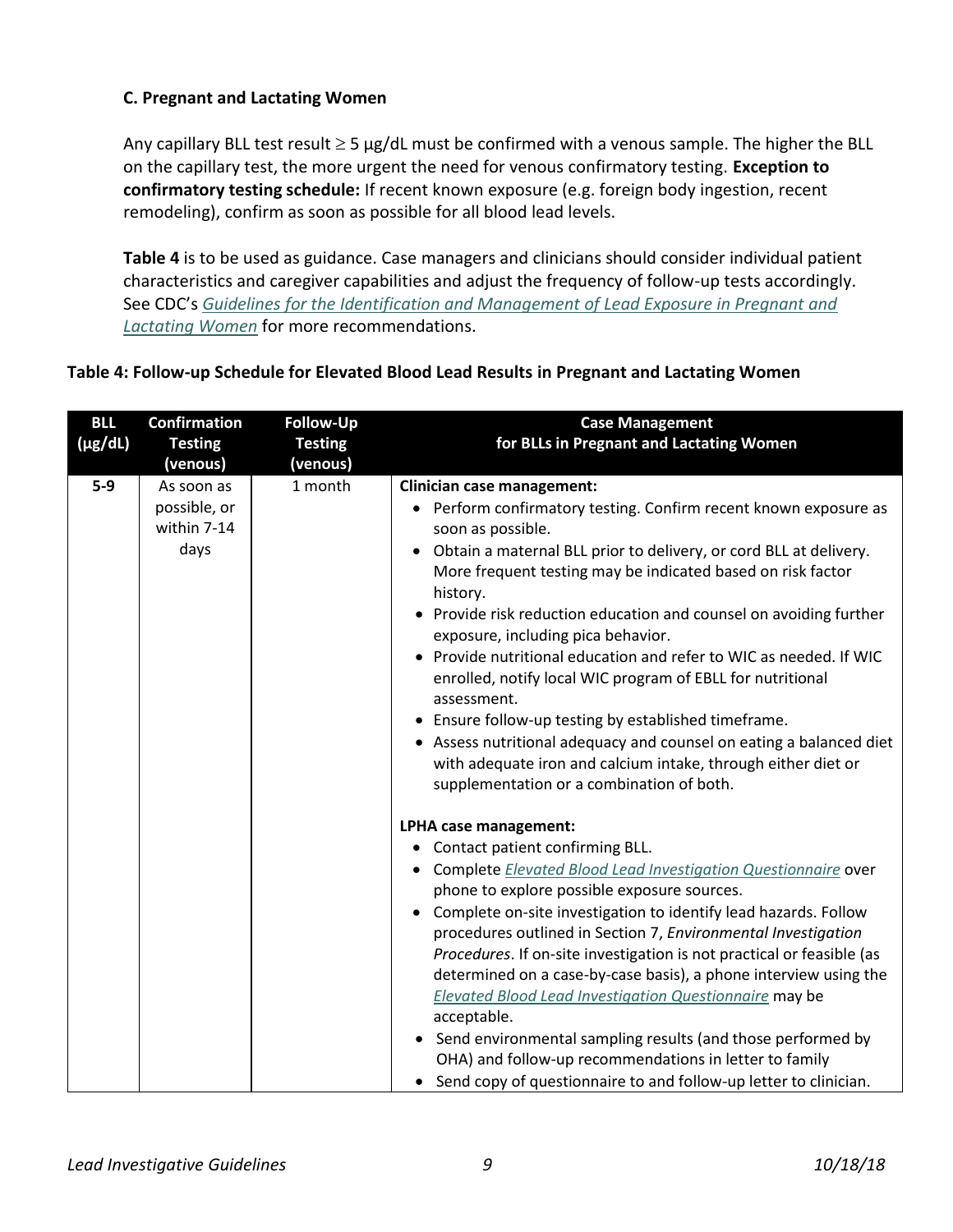| <b>BLL</b>   | <b>Confirmation</b>           | <b>Follow-Up</b>               | <b>Case Management</b>                                                                                                                                                                                                                                                                                                                                                                                                |
|--------------|-------------------------------|--------------------------------|-----------------------------------------------------------------------------------------------------------------------------------------------------------------------------------------------------------------------------------------------------------------------------------------------------------------------------------------------------------------------------------------------------------------------|
| $(\mu g/dL)$ | <b>Testing</b>                | <b>Testing</b>                 | for BLLs in Pregnant and Lactating Women                                                                                                                                                                                                                                                                                                                                                                              |
|              | (venous)                      | (venous)                       |                                                                                                                                                                                                                                                                                                                                                                                                                       |
|              |                               |                                | • Refer patient to WIC, social services, public assistance, early<br>intervention or housing remediation services if applicable and/or<br>available.<br>For lactating women, breastfeeding should be encouraged.<br>For occupationally exposed women, discuss personal protective<br>equipment and refer to the Oregon Occupational Public Health<br>Program.<br>• Ensure follow-up testing by established timeframe. |
| $10 - 14$    | As soon as                    | 1 month                        | Clinician case management: ALL OF THE ABOVE.                                                                                                                                                                                                                                                                                                                                                                          |
|              | possible, or<br>within 7 days |                                | LPHA case management: ALL OF THE ABOVE, PLUS:<br>• Refer occupationally exposed women to occupational medicine<br>specialist and remove from workplace lead exposure.                                                                                                                                                                                                                                                 |
| $15 - 24$    | As soon as                    | Within 1 month                 | Clinician case management: ALL OF THE ABOVE.                                                                                                                                                                                                                                                                                                                                                                          |
|              | possible, or<br>within 7 days | and then every 2-<br>3 months. | LPHA case management: ALL OF THE ABOVE.                                                                                                                                                                                                                                                                                                                                                                               |
| 25-44        | As soon as                    | Within 1-4 weeks               | Clinician case management: ALL OF THE ABOVE, PLUS:                                                                                                                                                                                                                                                                                                                                                                    |
|              | possible, or<br>within 7 days | and then every<br>month        | For lactating women with BLLs <40, breastfeeding should be<br>encouraged.<br>For lactating women with BLLs $\geq$ 40, lactation should be                                                                                                                                                                                                                                                                             |
|              |                               |                                | continued, but breast milk should be pumped and discarded until<br>BLLs <40.                                                                                                                                                                                                                                                                                                                                          |
|              |                               | Within 24 hours                | LPHA case management: ALL OF THE ABOVE.                                                                                                                                                                                                                                                                                                                                                                               |
| $\geq 45$    | As soon as<br>possible, or    | and then at                    | Clinician case management: ALL OF THE ABOVE, PLUS:<br>• Consultation with a clinician experienced in the management of                                                                                                                                                                                                                                                                                                |
|              | within 2 days                 | frequent                       | pregnant women with BLLs in this range is strongly advised.                                                                                                                                                                                                                                                                                                                                                           |
|              |                               | intervals                      | • Treat as high-risk pregnancy and consult with an expert in lead                                                                                                                                                                                                                                                                                                                                                     |
|              |                               | depending on                   | poisoning on chelation and other treatment decisions.                                                                                                                                                                                                                                                                                                                                                                 |
|              |                               | clinical                       |                                                                                                                                                                                                                                                                                                                                                                                                                       |
|              |                               | interventions and              | LPHA case management: ALL OF THE ABOVE.                                                                                                                                                                                                                                                                                                                                                                               |
|              |                               | trend in BLLs.                 |                                                                                                                                                                                                                                                                                                                                                                                                                       |

## **C. Adult Cases**

LPHAs are not expected to conduct case management activities for adults (with the exception of pregnant and lactating women). OHA conducts investigations for adult cases and will alert LPHAs only when there is concern for the health of other household members.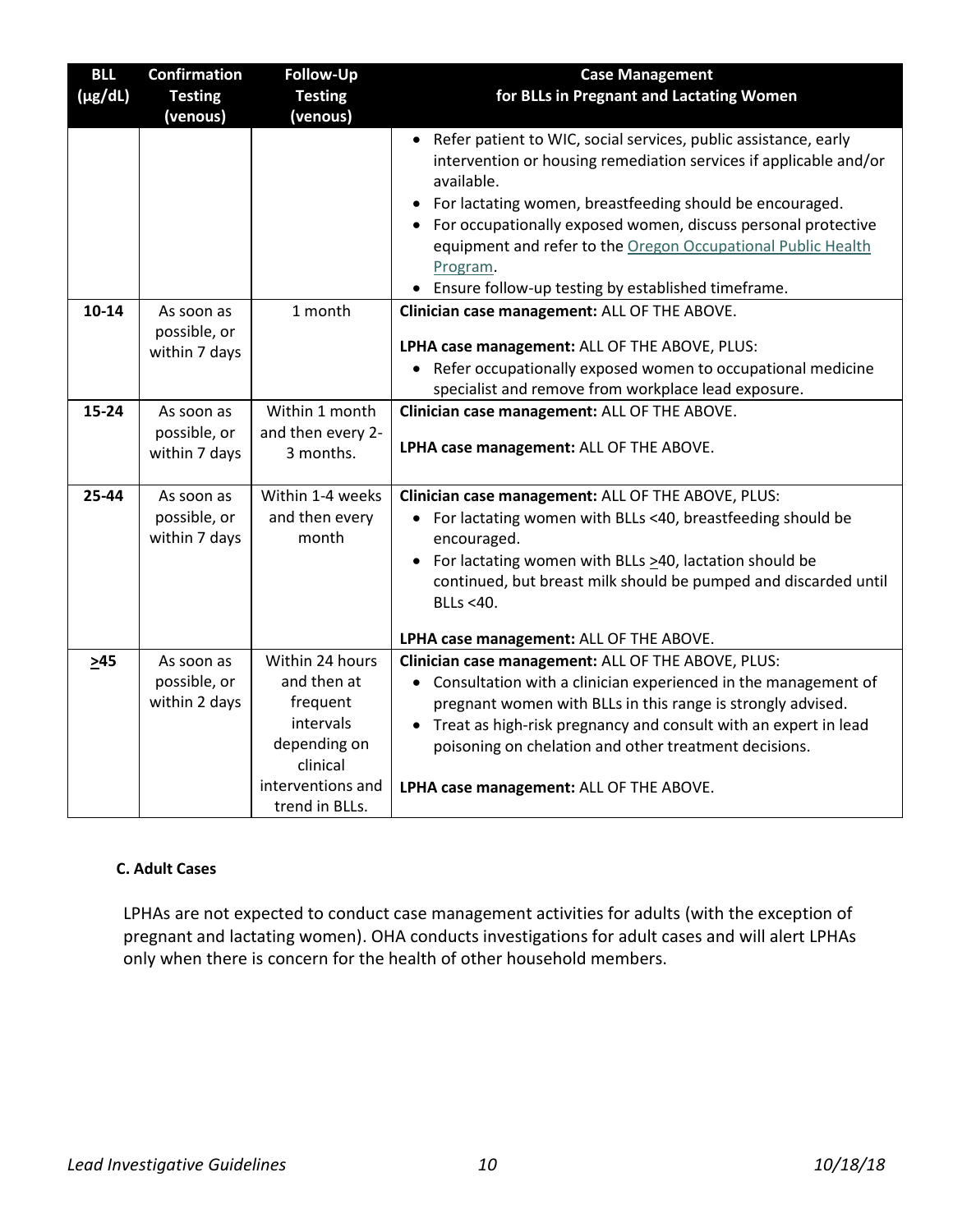# **Table 5: Follow-up Schedule for Elevated Blood Lead Results in Adults**

| <b>BLL</b>   |           | <b>OHA Case Management</b>                                                                                 |
|--------------|-----------|------------------------------------------------------------------------------------------------------------|
| $(\mu g/dL)$ |           | for BLLs in Adults                                                                                         |
| $5-9$        | $\bullet$ | Surveillance only.                                                                                         |
|              |           | No case management in this range unless associated with an exposure event that involves multiple           |
|              |           | individuals.                                                                                               |
|              | $\bullet$ | OHA will provide surveillance data to Oregon OSHA.                                                         |
| $10 - 24$    | $\bullet$ | OHA will contact individual via letter after receiving an initial, confirmed BLL in this range. Adult      |
|              |           | Lead Case Interview form and educational materials will be included with the letter.                       |
|              | $\bullet$ | If no contact information is available, then the ordering physician will be contacted by OHA.              |
|              |           | Contact information for the individual as well as information regarding occupation/employer will           |
|              |           | be requested.                                                                                              |
|              | $\bullet$ | OHA will provide surveillance data to Oregon OSHA.                                                         |
| $>=25$       |           | ALL OF THE ABOVE, PLUS                                                                                     |
|              | ٠         | OHA will contact the ordering physician to obtain suspected source of exposure and determine               |
|              |           | whether other household members, especially children and pregnant and lactating women, may                 |
|              |           | also be at risk of exposure.                                                                               |
|              | $\bullet$ | If the exposure is related to the individual's occupation and it is the initial test result in this range, |
|              |           | then OHA will notify Oregon OSHA immediately following contact with patient or physician.                  |
| >60          | $\bullet$ | BLLs at this level should be considered urgent.                                                            |
|              | $\bullet$ | The Oregon Poison Center (1-800-222-1222) is a referral source for physicians requesting advice on         |
|              |           | treatment of adults.                                                                                       |
|              | ٠         | The greatest concern with adult cases is determining the source of exposure and determining                |
|              |           | whether other individuals are at risk from the same lead source.                                           |

# **5. MANAGING SPECIAL SITUATIONS**

# **5.1 Lead Exposure during Pregnancy or Breastfeeding**

Lead exposure during pregnancy is especially problematic since lead can cross the placenta and interfere with normal development of the fetal brain. High levels of lead during pregnancy can also cause miscarriage, stillbirth, low infant birth weight and premature delivery. Pregnant women can be exposed to lead through all of the sources described previously. Because lead is stored in bone, women who have worked or been exposed to lead in the past may have higher lead levels because lead can be released into the blood during pregnancy. Pregnant or women likely to become pregnant should try to avoid exposure and maintain lead levels below 5 μg/dL and as low as possible. Guidance for pregnant women should focus on proper nutrition, sources of lead exposure and ways to reduce exposure before and during pregnancy. Risk factors such as pica, poor nutrition, country of origin, immigrant status, hobbies and occupations should be discussed. Women exposed occupationally may need special risk-reduction counseling and should be referred to Oregon OSHA or the Lead Poisoning Prevention Program. For more information on lead exposure during pregnancy and breastfeeding, see CDC's *[Guidelines for the Identification and Management of Lead](http://www.cdc.gov/nceh/lead/publications/LeadandPregnancy2010.pdf)  Exposure in Pregnant [and Lactating Women.](http://www.cdc.gov/nceh/lead/publications/LeadandPregnancy2010.pdf)*

# **5.2 Chelation Therapy**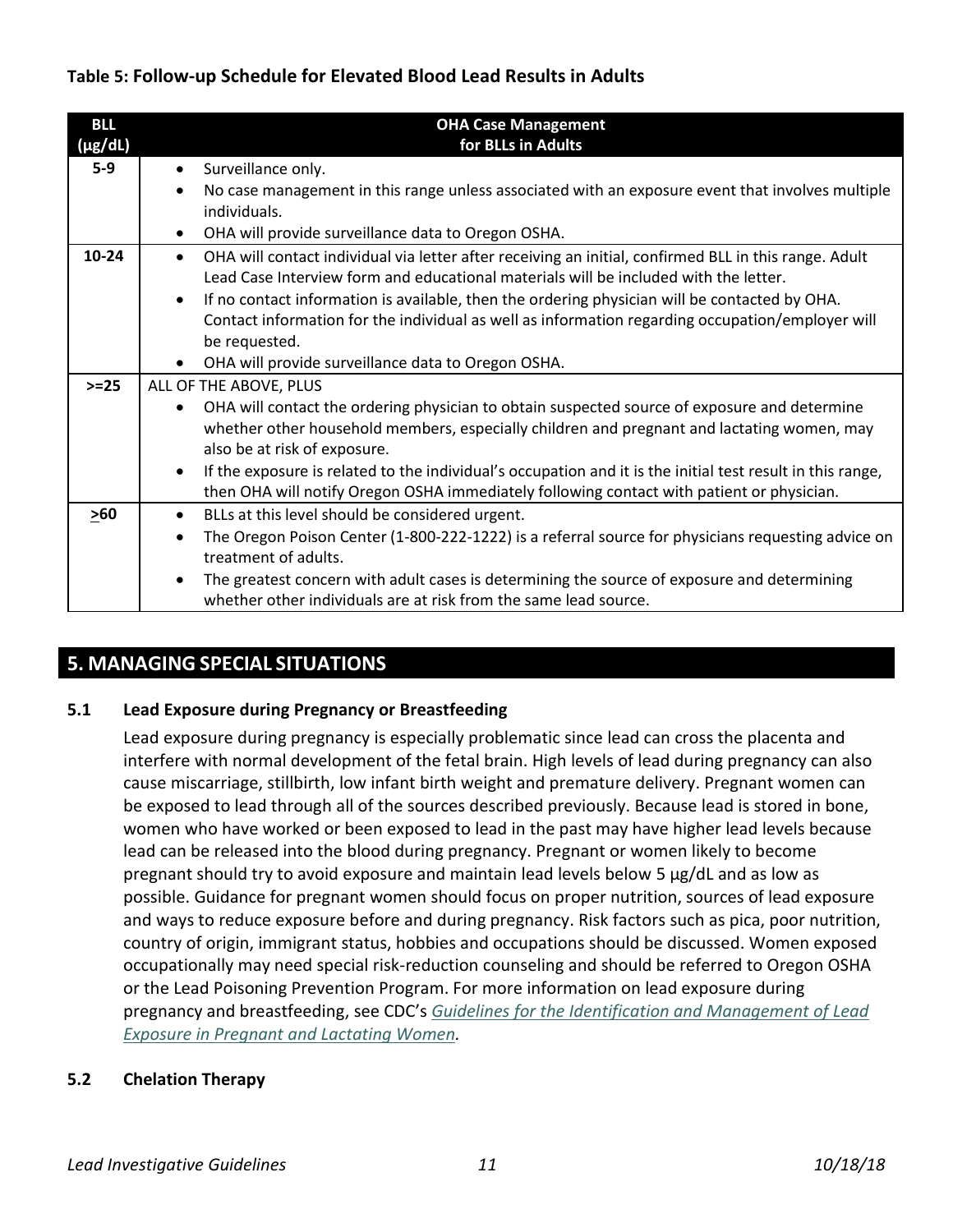Chelating agents solubilize lead, depleting it from soft and hard tissue and thereby reducing its acute toxicity. While chelation therapy is considered a mainstay in the medical management of children with BLLs >45 μg/dL, it should be used with caution. Treatment with chelating agents lowers BLLs, but does not improve scores on tests of cognition, behavior, or neuropsychological functions except in patients with extremely high BLLs. Primary care providers (PCP) should consult with the Oregon Poison Center prior to using chelating agents. In the short term, chelation can redistribute body lead, causing an increase in lead concentrations in soft tissue, including the brain. Some chelators may remove essential minerals, such as calcium, iron, zinc, copper and other trace minerals, as well as lead. There is general agreement that individuals with very high BLLs (in children  $\geq$  45 µg/dL; in adult  $\geq$ 100 µg/dL) should be chelated. Patients with lower BLLs (children <25 µg/dL; adults <65 µg/dL) are usually not chelated unless symptomatic and/or unresponsive after removal from exposure. For patients with in-between BLLs, chelation may or may not be appropriate.

# **6. CASE CLOSURE (APPLIES TO CHILD CASES ONLY)**

## **6.1 Laboratory Case Closure**

Child's BLL has declined to below 5 μg/dL on two consecutive tests at least three months apart.

## **6.2 Administrative Case Closure**

Child's case is lost to follow-up. If child/family moves out of state, please notify the Lead Poisoning Prevention Program so they can notify the health department in the state where the child has relocated. The case may also be closed if the medical provider or family does not plan on further follow-up testing. There should be at least three documented attempts to contact the family, whether by phone or letters. If possible, the last attempt to reach the family should be through certified mail.

# **7. ENVIRONMENTAL INVESTIGATION PROCEDURES**

## **7.1 Environmental Investigation Procedures for Homes of Children with EBLLs**

- ❖ *Communicating with parent/guardian*: Determine language and literacy. If non-English speaking, arrange for an interpreter. Select appropriate educational materials based on language and reading level.
- ❖ *Schedule Interview/Investigation*: Ask the parent/guardian when a good time for an interview would be and who will be present. Most small children have a regular schedule. Work with the family's schedule.
- ❖ *Determine Age of Housing*: Contact county tax assessor's office or website to determine age of housing (many people do not know this information). Older housing (pre-1950) is more likely to have lead-based paint and a higher concentration of lead in the paint. Any pre-1978 housing is considered suspect for lead paint.

## ❖ *Visit the Home*: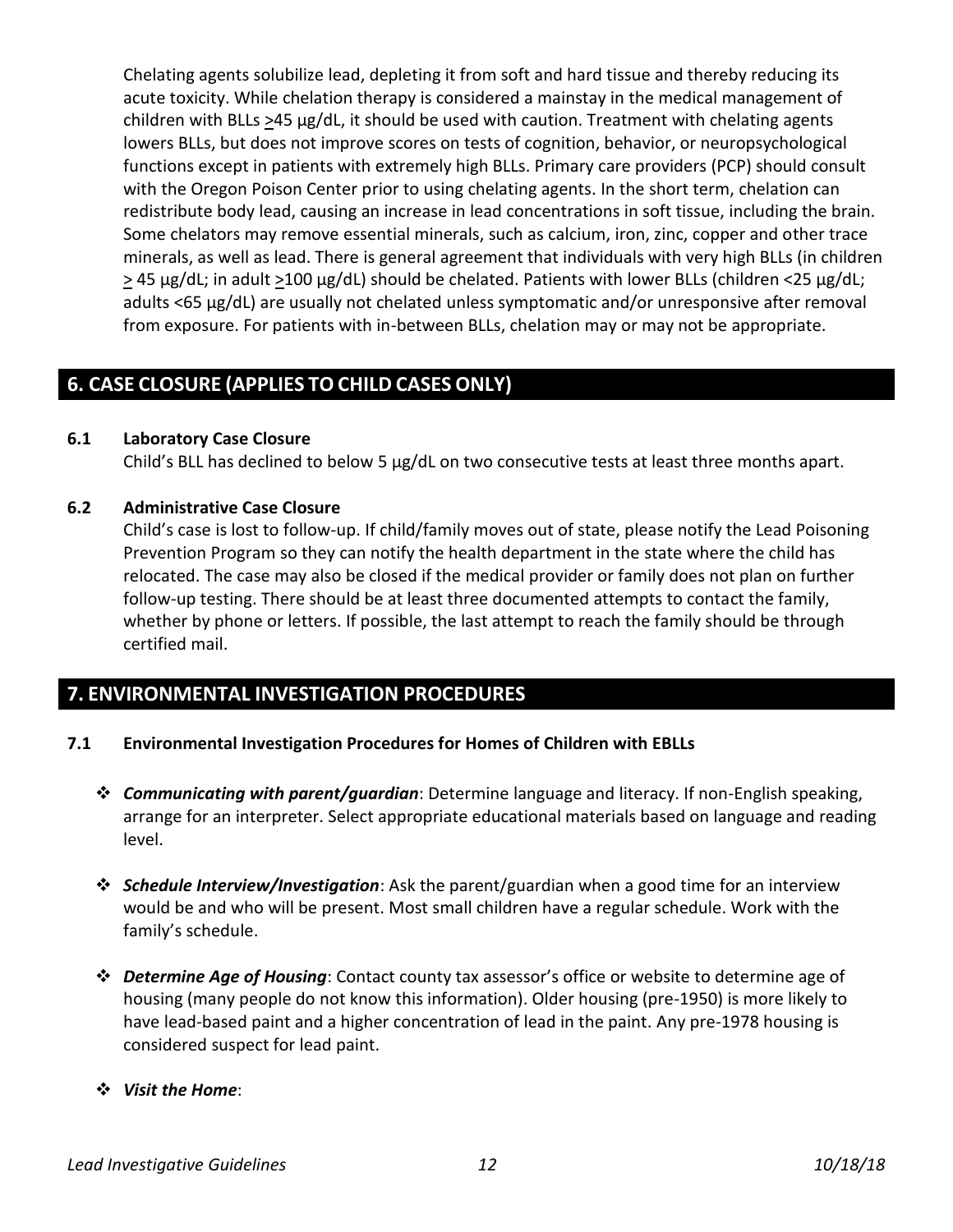- 1. Fill out the *[Elevated Blood Lead Investigation Questionnaire](http://public.health.oregon.gov/HealthyEnvironments/HealthyNeighborhoods/LeadPoisoning/CountyHealthDepartments/Documents/environmentalquestionnaire.pdf)* and follow the guidelines listed in this section while conducting the investigation.
- 2. *Visual Assessment*: Use your inspection and observation skills to assess the environment. A list of things to look for is on the following page.
- 3. *Administer/Review Screening Questionnaire*: Administering the *[Lead Screening Parent](http://public.health.oregon.gov/HealthyEnvironments/HealthyNeighborhoods/LeadPoisoning/MedicalProvidersLaboratories/Documents/parentquest.pdf)  [Questionnaire](http://public.health.oregon.gov/HealthyEnvironments/HealthyNeighborhoods/LeadPoisoning/MedicalProvidersLaboratories/Documents/parentquest.pdf)* in person will enable you to observe parent/guardian reactions to questions. Questionnaire is designed to help discover potential lead exposure sources. Follow-up questions may be needed to clarify responses. Get answers to every question. Even if the answer is "Don't know", record it. Take time to review unclear or incomplete answers on questionnaire. Ask open-ended questions whenever possible, but do not ask leading questions.
- 4. *Note and follow up on all possible exposure sources*: Frequently there are more than one identifiable source. Do not jump to conclusions. Keep an open mind.
- 5. *Take environmental samples and/or test items suspected to contain lead*: Follow the instructions listed in Section 7.3.
- ❖ *Communicate Results of Investigation:* Use letter templates available at [www.healthoregon.org/lead](http://public.health.oregon.gov/HealthyEnvironments/HealthyNeighborhoods/LeadPoisoning/CountyHealthDepartments/Pages/index.aspx) or write a letter to the parents/guardians explaining the following:
	- $\Box$  When and why you visited their home;
	- $\Box$  What items were tested, any samples taken and where, and the results;
	- $\Box$  If lead hazards were found, what do they mean;
	- $\Box$  What parents can do to address any lead hazards found;
	- $\Box$  Identify local remediation resource if available, advise need for follow-up blood lead testing (coordinate with PHN if applicable), and send additional educational materials as needed.
	- $\Box$  Upload copy of questionnaire, testing results, follow-up letter, and all case management documentation to Orpheus. Scanned documents can be attached to the case, or results can be entered manually into the section "Enter/Review Investigation Results".

# **7.2 What to Look for During On-Site Investigations**

# ❖ **In Housing Built Before 1978:**

- $\Box$  Peeling, worn or deteriorated paint.
- $\Box$  Paint chips, paint dust, and any chalky residue found inside and outside the house.
- $\Box$  Dust in window troughs/wells, windowsills, and floors directly under windows.
- $\Box$  Friction or abrasion areas: windows, doors, cabinets, painted steps, etc.
- $\Box$  Recent remodeling activities: new surfaces, new windows, changes in floor plan, paint preparation, disturbing of paint.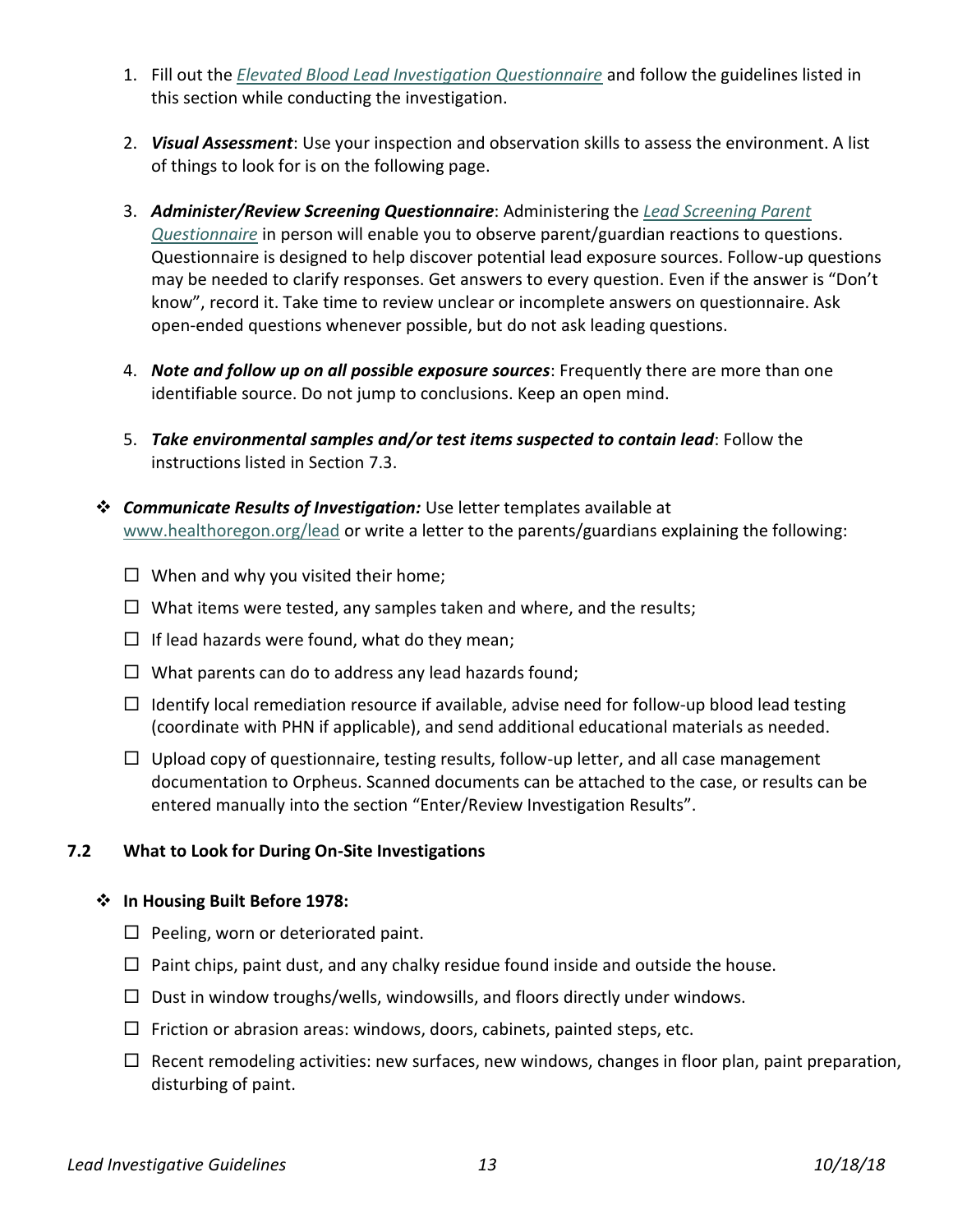## ❖ **In All Housing (obtain permission to check suspected items):**

- $\Box$  Worn or peeling paint found on furniture, toys or other household objects.
- $\Box$  Vinyl mini-blinds: older ones may still be a source of lead. Advise replacement of vinyl miniblinds if these are not known to be lead-free.
- $\Box$  Painted or vinyl/plastic toys. Look at [toy recall list.](http://www.cpsc.gov/en/Recalls/Recalls-by-Product/)
- $\Box$  Teeth marks or other signs of chewing on objects or surfaces
- $\Box$  Imported, old or improperly glazed pottery or leaded crystal: Advise not to use for food preparation, cooking, serving or storage.
- $\Box$  Lead-containing objects: Items like pewter serving trays, statuary, toys, fishing weights, bullets, leaded glass, etc. Advise against exposure to these objects.
- $\Box$  Lead-related jobs and hobbies: Home remodeling and painting, battery and radiator work, car and boat repair, shooting sports. Advise family members to avoid "take-home" lead exposures by careful hygiene practices and changing contaminated clothes at work. Store and wash work/hobby clothes separately. Restrict child's access to lead activity areas. Employer should check Safety Data Sheets.
- $\Box$  Cultural medicines, home remedies and cosmetics: Look for home remedies or cosmetics that are stored in unmarked containers or have foreign labels. Expect adults to be reluctant to talk about home/cultural remedies.
- $\Box$  Objects containing lead solder, copper plumbing: Recommend that family run water for 30 seconds (or until cold) before use. Advise against using hot tap water for drinking, cooking and especially mixing baby food or formula.
- $\Box$  Other items in the yard or storage that might contain lead: Old boards, other painted building materials or old batteries.

# **7.3 Testing Items and Collecting Samples**

Use [LeadCheck](https://www.3m.com/3M/en_US/company-us/all-3m-products/~/3M-LeadCheck-Swabs/?N=5002385+3294002061&rt=rud) swabs during EBLL investigations to determine the presence of lead on suspected surfaces and items. When using LeadCheck swabs, follow the [manufacturer's instructions](https://www.doh.wa.gov/Portals/1/Documents/4000/LeadCheck_Swab_Manual.pdf).

# ❖ **Testing with LeadCheck Swabs:**

- $\Box$  Paint: Test any paint in poor condition in a pre-1978 home using a [LeadCheck](http://leadcheck.com/) swab. Advise "lead-safe" repair or removal of all paint in poor condition, as well as the repair of any condition that causes peeling paint, leaks, poor ventilation, etc. Information on "lead-safe" remodeling is available at 971-673-0440 o[r www.healthoregon.org/lead.](http://www.healthoregon.org/lead)
- $\Box$  Blinds: Test older, vinyl mini-blinds, as they may still be a source of lead.
- $\Box$  Toys: Test any painted or vinyl/plastic toys.
- $\Box$  Pottery and crystal: Test any imported, old or improperly glazed pottery, or crystal items.

## ❖ **Interior Environmental Samples:**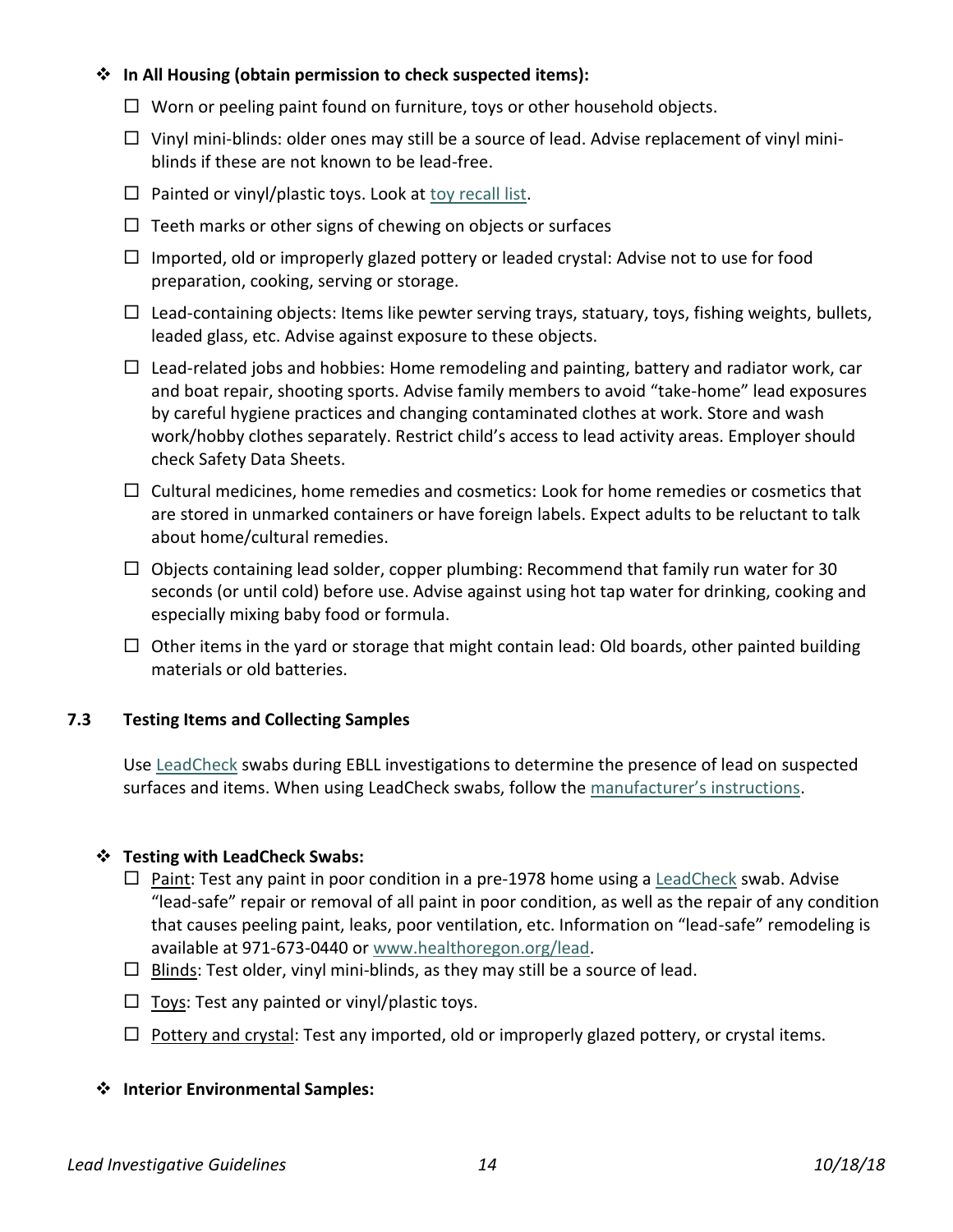- $\Box$  Water: Recommend water samples only when there is reason to suspect lead such as in well water, lead-soldered plumbing, and/or new brass fixtures.
- $\Box$  Medicines and cosmetics: Take samples if appropriate. Recommend not using these medications until samples are found to be lead-free.
- $\Box$  Dust Samples can only be taken by Certified Risk Assessors. Contact OHA for lead dust test kits that can be used by the parent or guardian.

## ❖ **Exterior Environmental Samples:**

- $\Box$  Soil samples can only be taken by a Certified Lead Risk Assessor. Contact OHA for assistance.
- $\Box$  Check exposed soil and dirt areas, especially where children and pets play. Note location of all play and bare soil areas, as well as bare areas along the dripline of the house and near roadways.
- $\Box$  Discuss with the certified risk assessor or OHA recommendations for mitigation of any areas of bare soil that contain elevated or hazardous levels of lead.
- $\Box$  Other items: Old boards and furniture, other painted building materials or old batteries. Take note of these areas and advise removal of suspect objects.

# **8. SOURCES OF LEAD EXPOSURE**

## **A. Paint**

Lead was used in common house paint until 1978 when the Consumer Product Safety Commission (CPSC) restricted the amount of lead in household paint. Many buildings built before 1978 have lead-based paint both inside and outside. Housing built before 1950 is at even greater risk of having lead-based paint and will typically have a higher concentration of lead in the paint. Lead paint in good condition poses little risk. Chipping, peeling or chalking lead paint is a common source of ingestible lead dust and may be a hazard.

Lead paint is still sold internationally. Painted toys from international sources may contain lead. Hobby and industrial paint may also contain lead.

## **B. Dust**

Lead paint dust is the most common source of lead exposure for children. Lead in this form is much more easily absorbed. Interior house dust can become contaminated with lead as the result of the deterioration or disturbance of leaded paint, the tracking in of contaminated soil, and the fallout of airborne lead particulate from industrial or vehicular sources. Fine lead dust, and resulting contamination, can be created when painted surfaces rub against each other, such as where double hung windows slide up and down or when doors open and close. Lead in dust is increased after older paint has been disturbed through remodeling, renovation, paint preparation or repair.

# **C. Occupational Exposures and "Secondary Transmission"**

While lead poisoning is not a communicable disease per se, household contacts of persons with occupational, vocational, or other exposures may risk secondary transmission of lead dust or other compounds brought home. Many industries and occupations can expose a worker to lead (Table 5). Some of the occupations that carry a potential for exposure to lead include remodeling/renovation, painting, building demolition, construction, battery manufacturing and recycling, radiator repair, and bridge construction. Individuals who work in a lead environment may bring lead dust into their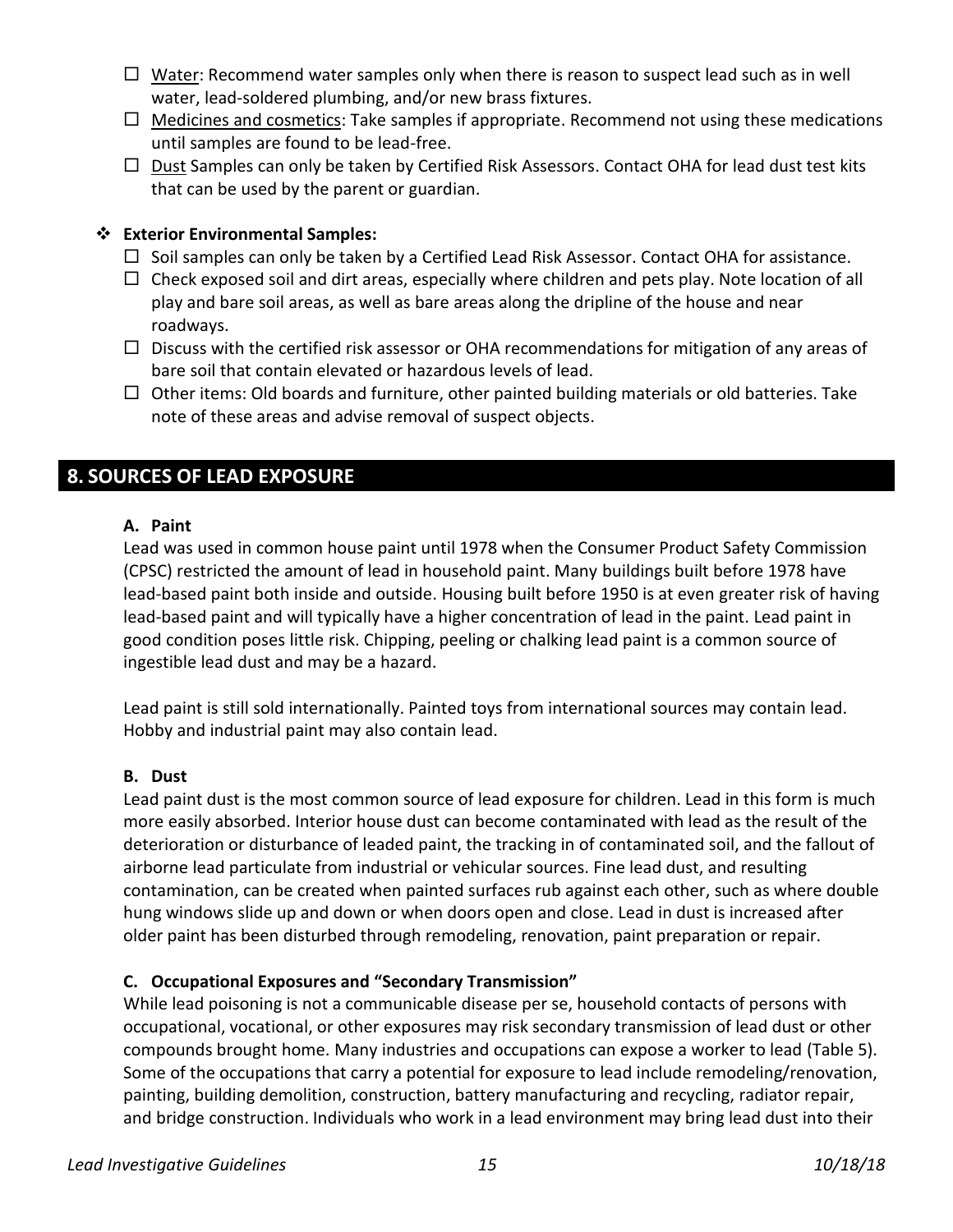car or home on their clothes and bodies, unintentionally exposing family members. Observation of good hygiene practices is important to avoid bringing lead dust into the home from the work place. These include washing or showering and changing out of work clothes/shoes before leaving for home or entering a vehicle.

If you suspect lead cross-contamination from an occupational source, consult with the OHA CLPP program about a potential OR-OSHA referral.

# **D. Hobby Sources**

Many hobbies use lead (e.g., making or handling lead shot/bullets, fishing weights/sinkers, toy soldiers, stained glass solder, ceramic glazing, etc.). Heating and melting lead is particularly dangerous because of the formation of lead vapor, so respirator use and adequate ventilation are essential to prevent exposure. Other hobbies that carry a potential for exposure to lead include home remodeling and painting, furniture refinishing, welding, auto or boat repair, and target shooting at firing ranges. Hobbyists can protect their families by keeping the hobby activity away from living areas and by showering or changing clothes/shoes before entering the home.

# **E. Folk Medicines and Cosmetics**

Lead has been found in some traditional (folk or home remedies) medicines used by East Indian, Indian, Middle Eastern, West Asian, and Hispanic cultures. Lead and other heavy metals are put into certain folk medicines intentionally because these metals are thought to be useful in treating some ailments. Sometimes lead accidentally gets into the folk medicine during grinding, coloring, or other methods of preparation. Medications such as *greta, alarcon, rueda* and *azarcon*, used in the Latino community for stomach ailments (*empacho*), or "pay*-loo-ah,*" similarly used by many Southeast Asians, may be as much as 90% lead by weight. Cosmetic products are a primary source of lead in Asian and Arab countries. Application of kohl or surma results in lead exposure primarily via handto-eye-to-mouth movement and subsequent ingestion of particles.

# **F. Tableware**

Imported, old, handmade, or poorly glazed ceramic dishes and pottery may contain lead. Lead may additionally be present in leaded crystal, pewter and brass dishware. In these pieces, acid substances may interact chemically with the glaze and accelerate lead release. Therefore, acidic foods (such as orange, tomato and other fruit juices, tomato sauces, wines, and vinegar) stored in improperly glazed containers are potentially the most dangerous. If it is unknown whether a particular tableware item contains lead, the item should not be used to store, cook or serve food or beverages.

# **G. Water**

Most well or city water does not naturally contain lead. Lead in drinking water is an infrequent source of lead poisoning in Oregon. Lead leaches into drinking water from brass faucets, lead solder that connects the pipes, or lead pipes. Hot water is particularly corrosive and should not be used for drinking, cooking, or preparing infant formula. Before any water is consumed, the cold-water tap should be flushed for 30 seconds to two minutes each morning, or after sitting for more than six hours, until there is a noticeable change in temperature of the water.

## **H. Soil**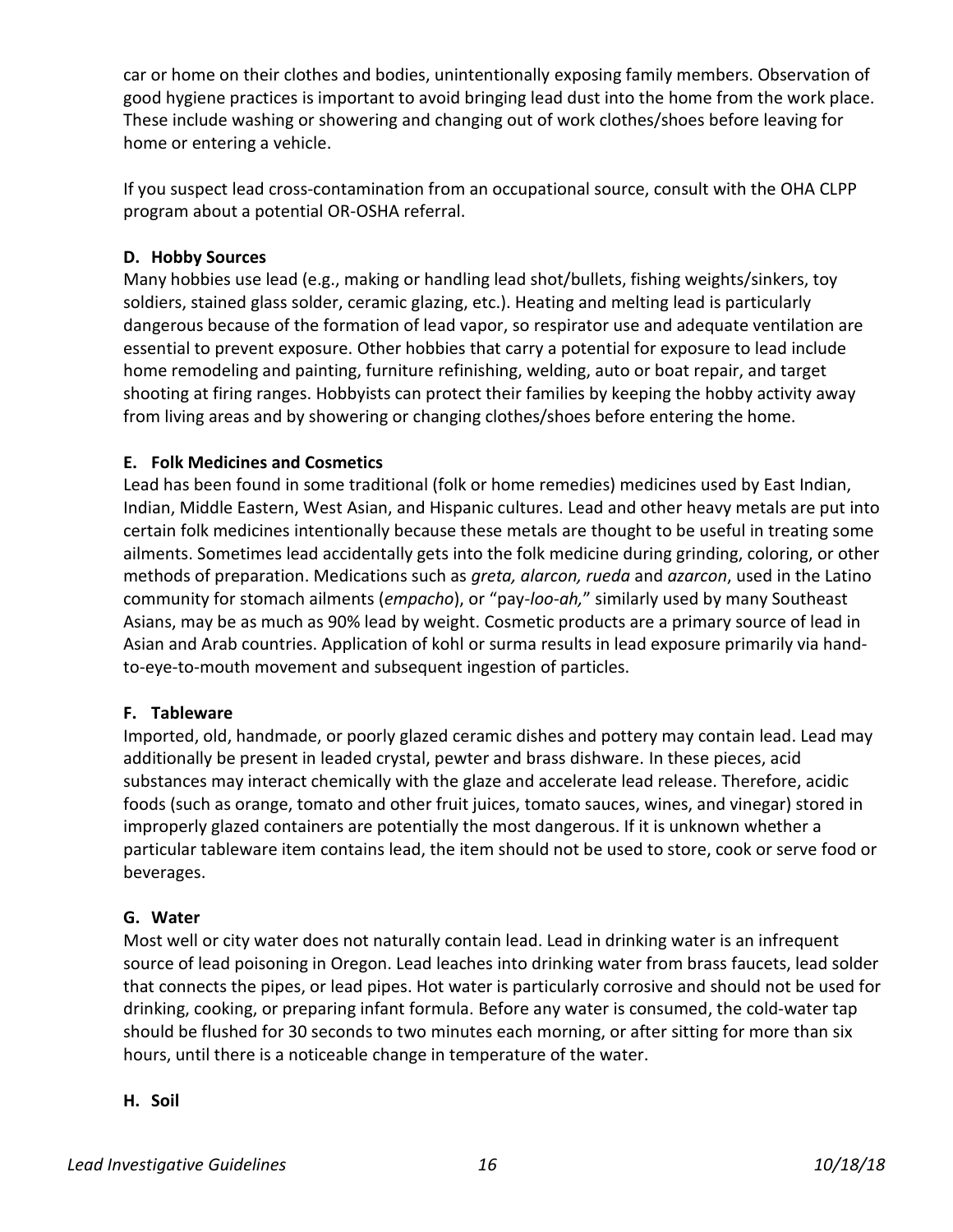Soil may contain lead from deteriorating, exterior lead-based paint or deposition from years of leaded gasoline use or industrial emissions. Lead-contaminated soil can be tracked into the home. Children may be exposed to lead by playing in bare soil or from the soil on vegetables planted in a garden. In addition, individuals with pica may eat lead-contaminated soil. Covering bare dirt with grass or bark dust can effectively mitigate lead hazards, unless soil lead levels are extremely high.

## **I. Miscellaneous Sources**

Use of lead solder in the processing of canned foods in the United States has been discontinued; therefore, lead in food has been dramatically reduced. Imported food products may still contain lead as some foreign manufacturers may use lead solder in cans. Food may also be contaminated with lead from the soil during the growing process. Lead has been found in some consumer candies imported from Mexico. Certain candy ingredients such as chili powder and tamarind may be a source of lead exposure. Lead sometimes gets into the candy when processes such as drying, storing, and grinding the ingredients are done improperly. Additionally, lead has been found in the wrappers of some imported candies. The ink of these plastic or paper wrappers may contain lead that leaches into the candy. Lead has also been found in *chapulines*, dried grasshoppers often imported from Oaxaca, Mexico and prepared in traditional pottery with leaded glazes. Turmeric, a popular spice with purported health qualities, may be contaminated when lead chromate is added to the raw roots to hide pest damage and spots.

There continues to be an ever-increasing array of household products that contain lead, especially imported products. In recent years, lead has been found in vinyl mini-blinds, curtain weights, calcium supplements, hair dyes, crayons, and children's jewelry and toys. Ingestion of any object that may contain lead should be treated as a medical emergency and treatment should include a blood lead test and abdominal x-ray.

Additional information on sources of lead exposure is available on the OHA [Lead Program website.](https://public.health.oregon.gov/HealthyEnvironments/HealthyNeighborhoods/LeadPoisoning/ParentsFamilies/Pages/sourcesoflead.aspx)

# **Table 5A: Lead-related industries. Alarcon WA. Elevated Blood Lead Levels Among Employed Adults — United States, 1994–2013.** <sup>9</sup>

| <b>Industry Description</b>                                   | <b>North American Industry</b><br><b>Classification System (NAICS)</b> |
|---------------------------------------------------------------|------------------------------------------------------------------------|
| Storage battery manufacturing                                 | 33591                                                                  |
| Alumina and aluminum production and processing                | 33131                                                                  |
| Nonferrous metal (except copper and aluminum) rolling,        | 33149                                                                  |
| drawing, extruding, and alloying                              |                                                                        |
| Painting and wall covering contractors                        | 23832                                                                  |
| Highway, street, and bridge construction                      | 23731                                                                  |
| Residential building construction                             | 23611                                                                  |
| <b>Remediation services</b>                                   | 56291                                                                  |
| Amusement and recreation industries                           | 71399                                                                  |
| Automotive, mechanical, and electrical repair and maintenance | 81111                                                                  |
| Fitness and recreational sports centers                       | 71394                                                                  |
| Copper, nickel, lead, and zinc mining                         | 21223                                                                  |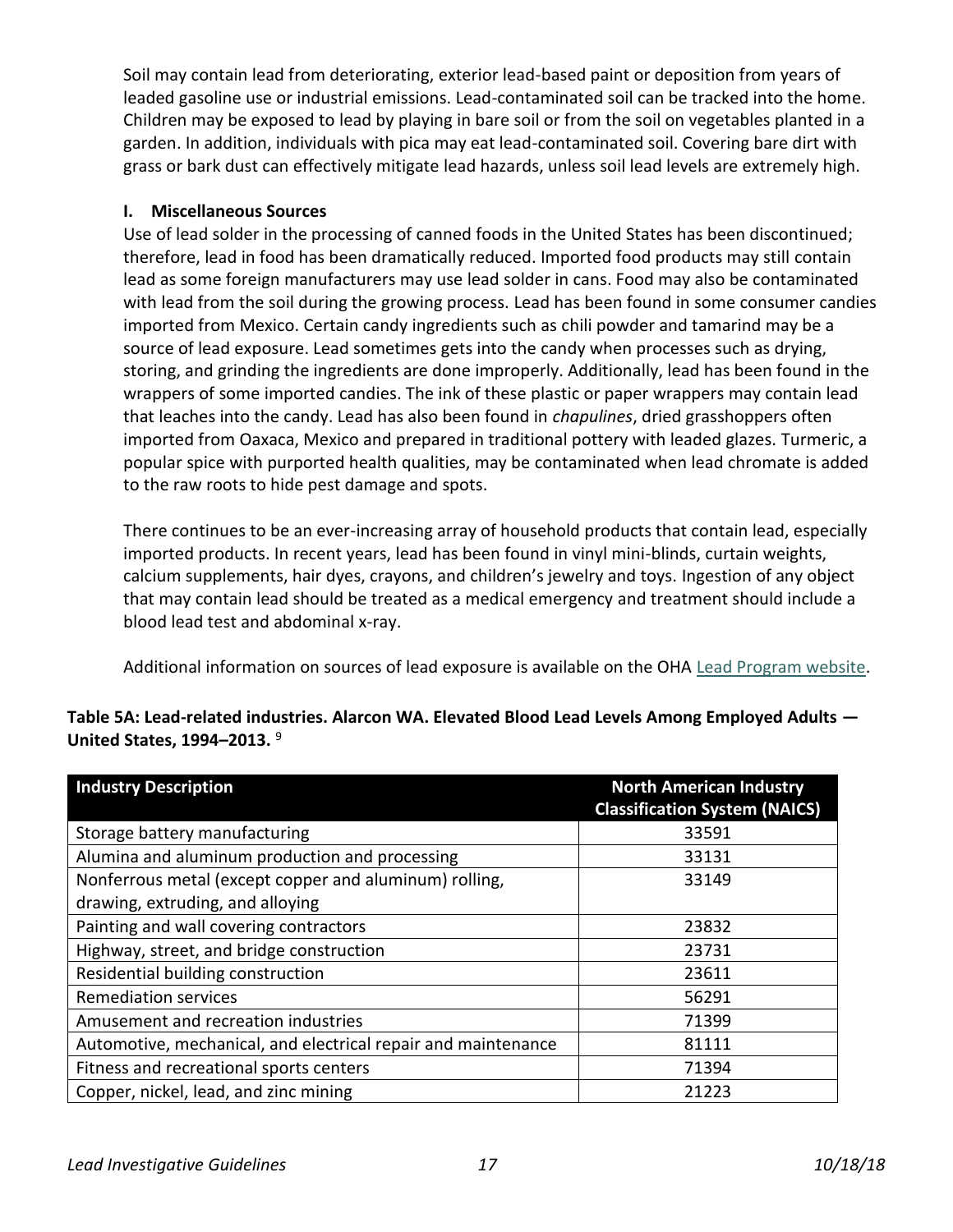#### **Table 5B: Lead-related Occupations.** <sup>10</sup>

| <b>Occupation</b>                                  | <b>Source of Exposure</b>               |
|----------------------------------------------------|-----------------------------------------|
| <b>Artists</b>                                     | Materials used may contain lead         |
| Auto repairers                                     | Car parts may contain lead              |
| <b>Battery manufacturers</b>                       | Batteries contain lead                  |
| Bridge reconstruction workers                      | Old paint may contain lead              |
| <b>Construction workers</b>                        | Materials used may include lead         |
| Firing range instructors and gunsmiths             | Ammunition contains lead                |
| <b>Glass manufacturers</b>                         | Lead may be used in glass production    |
| Lead manufacturers, miners, refiners and smelters  |                                         |
| Manufacturers of bullets, ceramics, and electrical | All products may contain lead           |
| components                                         |                                         |
| Painters                                           | Old paint and commercial paint may      |
|                                                    | contain lead                            |
| <b>Plastic manufacturers</b>                       | Materials made may contain lead         |
| Plumbers and pipe fitters                          | Pipes may contain lead                  |
| Police officers                                    | Ammunition contains lead                |
| Radiator repairers                                 | Radiators may contain lead              |
| Recyclers of metal, electronics, and batteries     | May contain lead                        |
| Rubber product manufacturers                       | Process contains lead                   |
| Shipbuilders                                       | Materials used may include lead         |
| Solid waste incinerator operators                  | Waste may contain lead                  |
| Steel welder                                       | Galvanized steel is coated in part with |
|                                                    | lead                                    |

# **REFERENCES**

- 1. Landrigan PJ, Silbergeld EK, Froines JR, Pfeffer RM. Lead in the modern workplace [Editorial]. Am J Public Health 1990;80:907-8.
- 2. Association of Environmental and Occupational Clinics. Medical Management Guidelines for Lead-Exposed Adults. Revised 4/24/2007. Available at: [http://www.aoec.org/documents/positions/mmg\\_final.pdf](http://www.aoec.org/documents/positions/mmg_final.pdf)
- 3. Agency for Toxic Substances & Disease Registry (ATSDR). Toxicological Profile for Lead. Available at: <http://www.atsdr.cdc.gov/ToxProfiles/TP.asp?id=96&tid=22>
- 4. Centers for Disease Control and Prevention (CDC). 2011. Adult Blood Lead Epidemiology and Surveillance--United States, 2008-2009. MMWR 60(25):841-845.
- 5. Landrigan PJ. Lead. In: Rosenstock L, Cullen MR, eds. Textbook of clinical occupational and environmental medicine. Philadelphia: Saunders, 1994:745-54.
- 6. Centers for Disease Control and Prevention (CDC). 2011. Fourth National Report on Human Exposure to Environmental Chemicals. Updated Tables (page 54). Available at: [http://www.cdc.gov/exposurereport/pdf/Updated\\_Tables.pdf.](http://www.cdc.gov/exposurereport/pdf/Updated_Tables.pdf)
- 7. Centers for Disease Control and Prevention (CDC). 2002. Managing Elevated Blood Lead Levels Among Young Children: Recommendations from the Advisory Committee on Childhood Lead Poisoning Prevention: [http://www.cdc.gov/nceh/lead/casemanagement/managingEBLLs.pdf.](http://www.cdc.gov/nceh/lead/casemanagement/managingEBLLs.pdf)
- 8. Advisory Committee on Childhood Lead Poisoning Prevention (ACCLPP) of the Centers for Disease Control and Prevention. 2012. Low Level Lead Exposure Harms Children: A Renewed Call for Primary Prevention. [http://www.cdc.gov/nceh/lead/acclpp/final\\_document\\_030712.pdf.](http://www.cdc.gov/nceh/lead/acclpp/final_document_030712.pdf)
- 9. MMWR Morb Mortal Wkly Rep 2016; 63:59–65. DOI[: http://dx.doi.org/10.15585/mmwr.mm6355a5](http://dx.doi.org/10.15585/mmwr.mm6355a5)